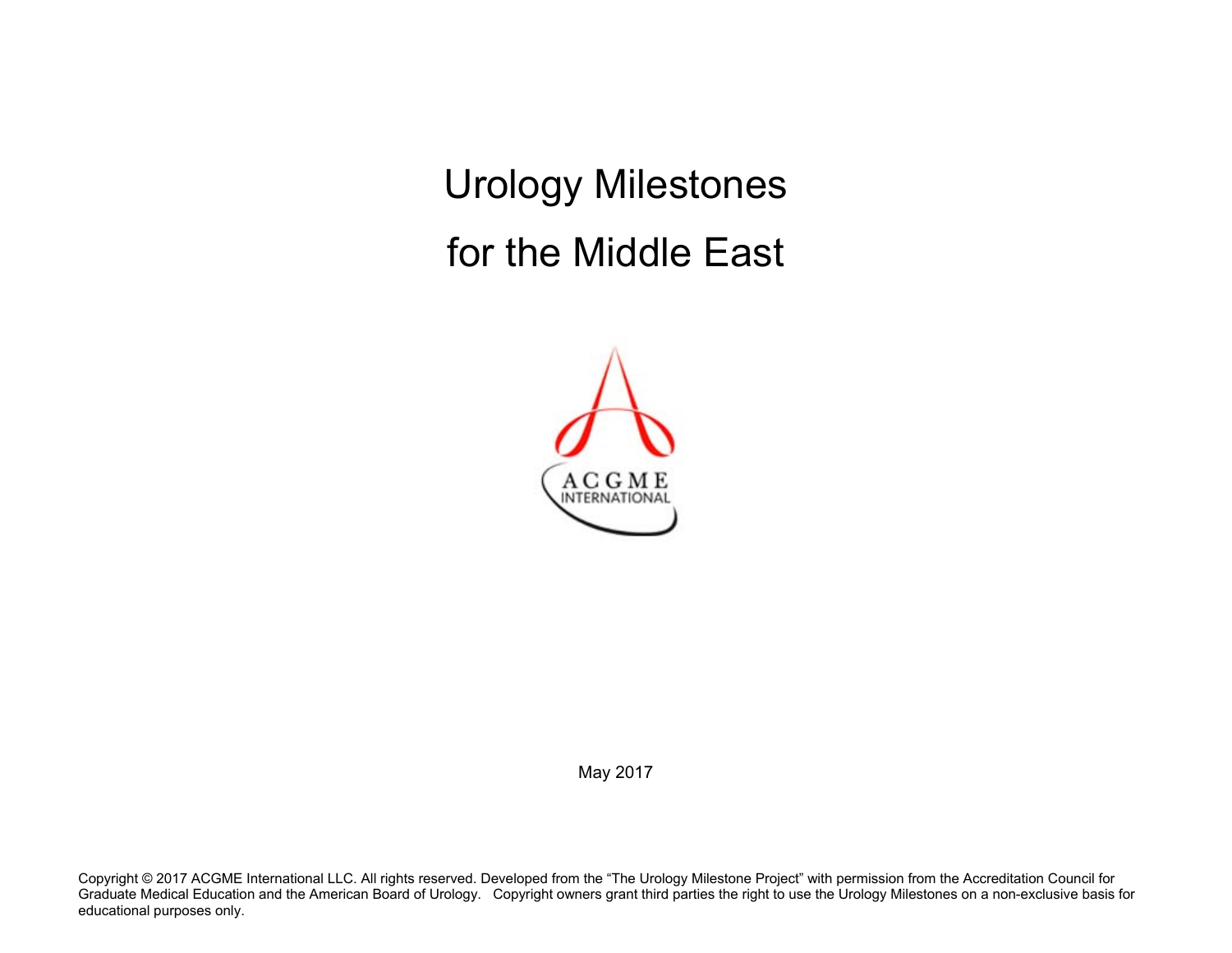### Urology Milestones for the Middle East

The Milestones are designed only for use in evaluation of residents in the context of their participation in ACGME-I-accredited residency programs. The Milestones provide a framework for the assessment of the development of the resident in key dimensions of the elements of physician competency in a specialty. They neither represent the entirety of the dimensions of the six domains of physician competency, nor are they designed to be relevant in any other context.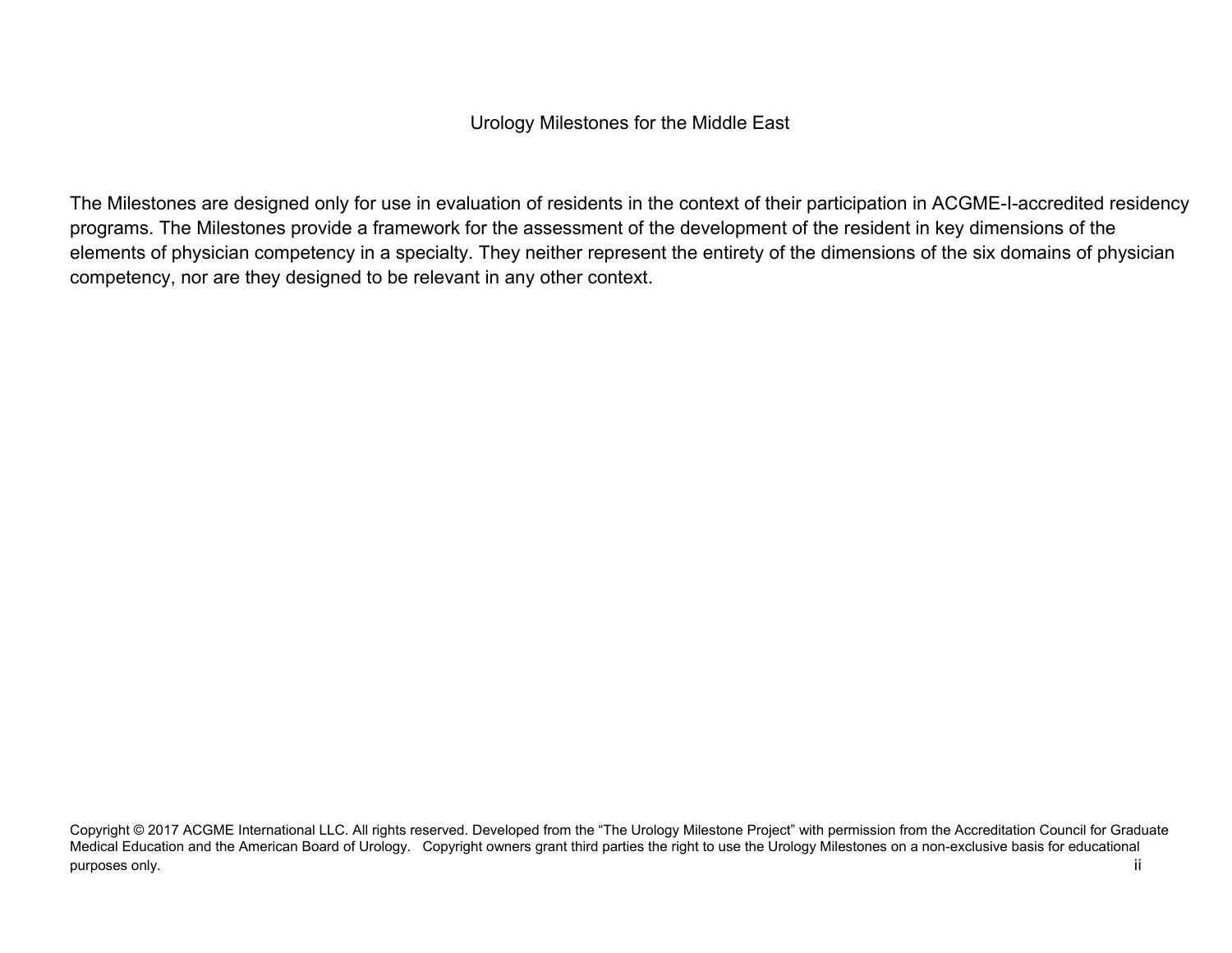# **Milestones Reporting**

This document presents milestones designed for programs to use in semi-annual review of resident performance and reporting to the ACGME-I. Milestones are knowledge, skills, attitudes, and other attributes for each of the ACGME-I competencies organized in a developmental framework from less to more advanced. They are descriptors and targets for resident performance as a learner moves from entry into their program through graduation.

For each period, review and reporting will involve selecting milestone levels that best describe each resident's current performance and attributes. Milestones are arranged in numbered levels. Tracking from "Critical Deficiencies"/"Level 1" to "Aspirational"/"Level 5" is synonymous with moving from novice to expert in the specialty. These levels do not correspond with time in the educational program. Dependent upon previous education and experience, residents may enter a program at varying points in the Milestones.

Selection of a level implies that the resident substantially demonstrates the milestones in that level, as well as those in lower levels (see the diagram on page v).

**Level 1:** The resident demonstrates milestones expected of an incoming resident.

**Level 2:** The resident is advancing and demonstrates additional milestones.

Level 3: The resident continues to advance and demonstrate additional milestones; the resident demonstrates the majority of milestones targeted for residency in this sub-competency.

Level 4: The resident has advanced so that he or she now substantially demonstrates the milestones targeted for residency. This level is designed as the graduation target.

Level 5: The resident has advanced beyond performance targets set for residency, and is demonstrating "aspirational" goals which might describe the performance of someone who has been in practice for several years. It is expected that only a few exceptional residents will reach this level.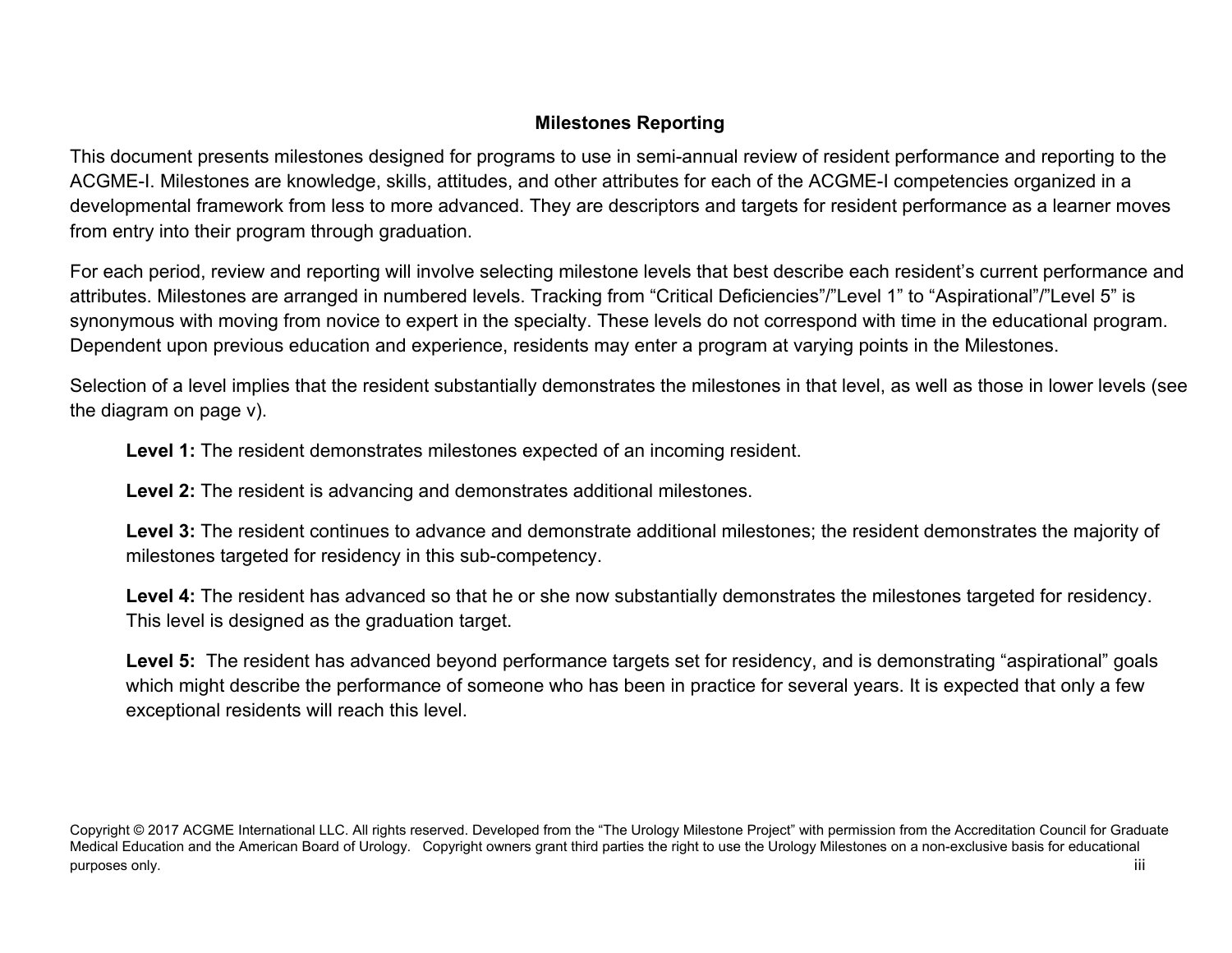## **Additional Notes**

The "Level 4" Milestones are designed as the graduation *target* and *do not* represent a graduation *requirement*. Making decisions about readiness for graduation is the purview of the program director. Study of Milestones performance data will be required before the ACGME-I and its partners will be able to determine whether milestones in the first four levels appropriately represent the developmental framework, and whether Milestone data overall are of sufficient quality to be used for high-stakes decisions.

*Answers to Frequently Asked Questions about Milestones are posted on the ACGME-I website.*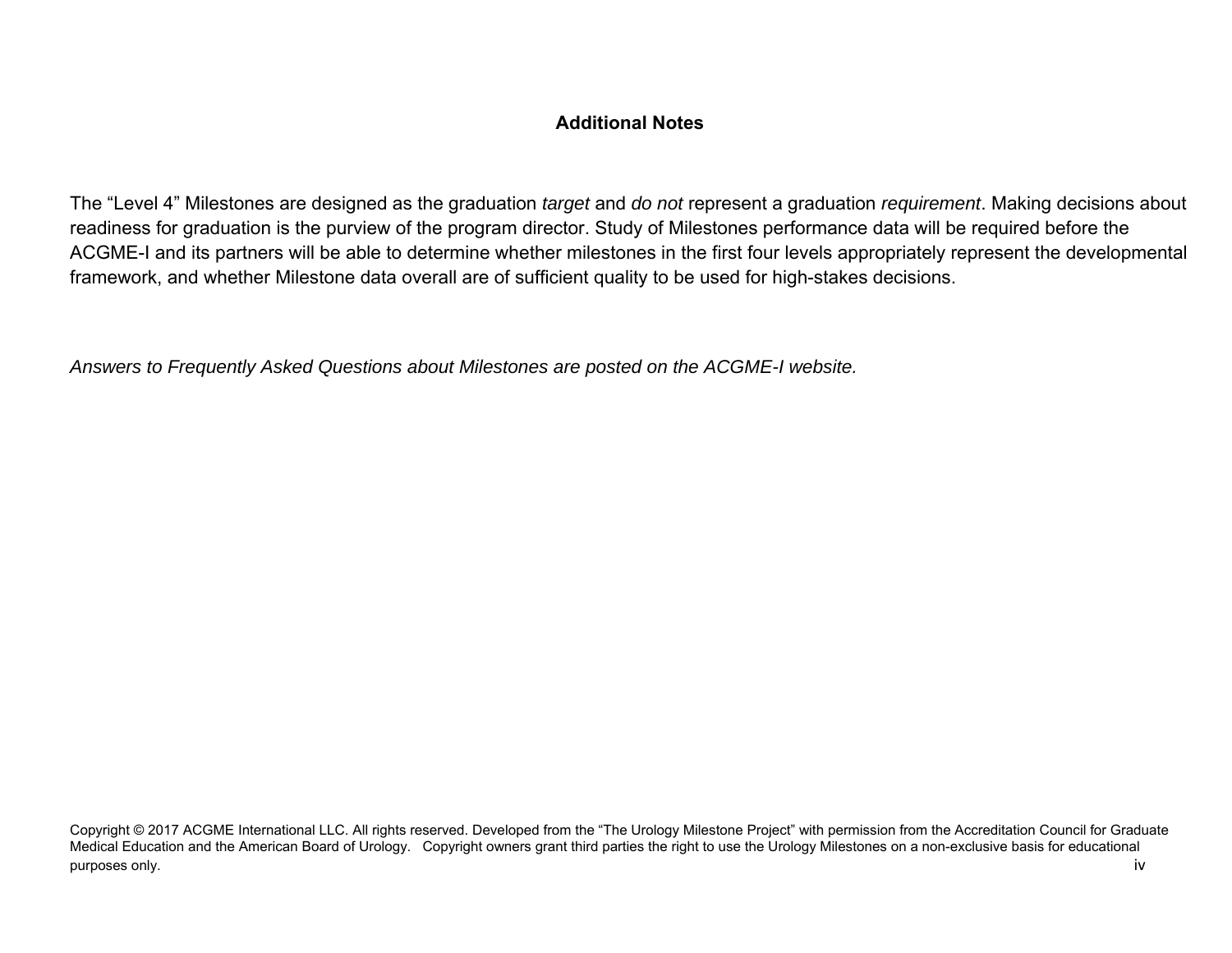The diagram below presents an example set of milestones for one sub-competency in the same format as the ACGME-I Report Worksheet. For each reporting period, a learner's performance on the milestones for each sub-competency will be indicated by selecting the level of milestones that best describes that learner's performance in relation to those milestones.

| Systems-Based Practice 1: Patient Safety and Quality Improvement                                                                                           |                                                                                                                                                               |                                                                                                                                                                                                      |                                                                                                                                                                        |                                                                                                                                |
|------------------------------------------------------------------------------------------------------------------------------------------------------------|---------------------------------------------------------------------------------------------------------------------------------------------------------------|------------------------------------------------------------------------------------------------------------------------------------------------------------------------------------------------------|------------------------------------------------------------------------------------------------------------------------------------------------------------------------|--------------------------------------------------------------------------------------------------------------------------------|
| Level 1                                                                                                                                                    | Level 2                                                                                                                                                       | Level 3                                                                                                                                                                                              | Level 4                                                                                                                                                                | Level 5                                                                                                                        |
| Demonstrates<br>knowledge of common<br>patient safety events                                                                                               | Identifies system<br>factors that lead to<br>patient safety events                                                                                            | Participates in analysis<br>of patient safety events<br>(simulated or actual)                                                                                                                        | Conducts analysis of<br>patient safety events<br>and offers error<br>prevention strategies<br>(simulated or actual)                                                    | Actively engages teams<br>and processes to<br>modify systems to<br>prevent patient safety<br>events                            |
| Demonstrates<br>knowledge of how to<br>report patient safety<br>events<br>Demonstrates<br>knowledge of basic                                               | Reports patient safety<br>events through<br>institutional reporting<br>systems (actual or<br>simulated)<br>Describes local quality<br>improvement initiatives | Participates in<br>disclosure of patient<br>safety events to<br>patients and families<br>(simulated or actual)<br>Participates in local<br>quality improvement                                       | Discloses patient safety<br>events to patients and<br>families (simulated or<br>actual)<br>Demonstrates the skills<br>required to identify,<br>develop, implement, and | Role models or mentors<br>others in the disclosure<br>of patient safety events<br>Creates, implements,<br>and assesses quality |
| quality improvement<br>methodologies and<br>metrics                                                                                                        | (e.g., community<br>vaccination rate.<br>infection rate, smoking<br>cessation)                                                                                | initiatives                                                                                                                                                                                          | analyze a quality<br>improvement project                                                                                                                               | improvement initiatives<br>at the institutional or<br>community level                                                          |
|                                                                                                                                                            |                                                                                                                                                               |                                                                                                                                                                                                      |                                                                                                                                                                        |                                                                                                                                |
| Comments:                                                                                                                                                  |                                                                                                                                                               |                                                                                                                                                                                                      |                                                                                                                                                                        | Not yet achieved Level 1                                                                                                       |
| Selecting a response box in the middle<br>of a level implies that milestones in<br>that level and in lower levels have been<br>substantially demonstrated. |                                                                                                                                                               | Selecting a response box on the line in<br>between levels indicates that milestones in<br>lower levels have been substantially<br>demonstrated as well as some milestones in<br>the higher level(s). |                                                                                                                                                                        |                                                                                                                                |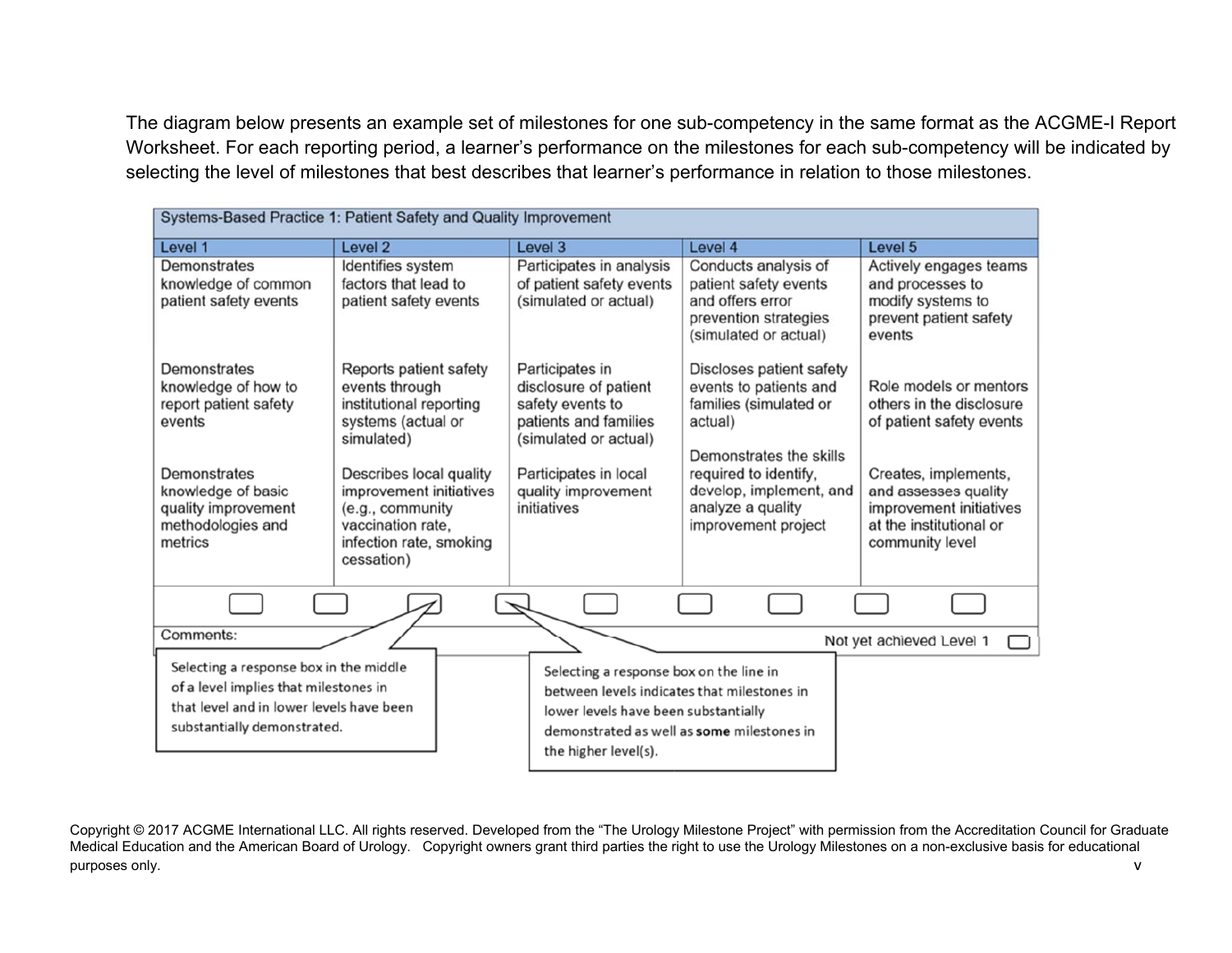| <b>Patient Care 1:</b> Gathers Information by Interviewing the Patient or Surrogate and Performing a Physical Exam                                                                                   |                                                                                                                                                                                                                                                                                                                                                  |                                                                                                                                                                                                                                                                                                               |                                                                                                                                                                                                                |                                                                                                                     |  |
|------------------------------------------------------------------------------------------------------------------------------------------------------------------------------------------------------|--------------------------------------------------------------------------------------------------------------------------------------------------------------------------------------------------------------------------------------------------------------------------------------------------------------------------------------------------|---------------------------------------------------------------------------------------------------------------------------------------------------------------------------------------------------------------------------------------------------------------------------------------------------------------|----------------------------------------------------------------------------------------------------------------------------------------------------------------------------------------------------------------|---------------------------------------------------------------------------------------------------------------------|--|
| Level 1                                                                                                                                                                                              | Level 2                                                                                                                                                                                                                                                                                                                                          | Level 3                                                                                                                                                                                                                                                                                                       | Level 4                                                                                                                                                                                                        | Level 5                                                                                                             |  |
| Acquires general history from<br>patient and able to elicit<br>genitourinary complaints                                                                                                              | Acquires accurate and<br>relevant history from the<br>patient in an efficiently<br>customized, prioritized, and<br>hypothesis-driven fashion for<br>genitourinary complaints                                                                                                                                                                     | Obtains relevant historical<br>subtleties that inform and<br>prioritize both differential<br>diagnoses and diagnostic<br>plans, including sensitive,<br>complicated, and detailed<br>information that may not<br>often be volunteered by the<br>patient                                                       | Role models gathering subtle<br>and reliable information from<br>the patient for junior members<br>of the health care team,<br>particularly for sensitive<br>aspects of genitourinary<br>conditions            | Highly efficient at gathering<br>information, including history<br>and physical exam                                |  |
| Performs an accurate general<br>physical examination                                                                                                                                                 | Performs an accurate<br>physical examination that is<br>appropriately targeted to a<br>patient's genitourinary<br>complaints and medical<br>condition                                                                                                                                                                                            | Identifies common<br>genitourinary exam findings<br>routinely, but inconsistently<br>able to identify subtle<br>physical exam findings                                                                                                                                                                        | Routinely identifies subtle or<br>unusual physical findings<br>pertinent to genitourinary<br>conditions                                                                                                        |                                                                                                                     |  |
| Examples:<br>Obtains basic elements of a<br>complaint, including onset,<br>duration, quality of pain,<br>associated symptoms,<br>exacerbating factors<br>Performs a focused general<br>physical exam | Examples:<br>Obtains routine history for<br>patient newly diagnosed with<br>T1c prostate cancer<br>Performs scrotal/genital<br>examination in adults and<br>identifies common pathology,<br>such as hydrocele and testis<br>tumors<br>Identifies physical findings<br>warranting immediate<br>surgical intervention (e.g.,<br>suspected torsion) | Examples:<br>Obtains history for patient<br>newly diagnosed with<br>prostate cancer, including<br>family history and details of<br>erectile function and urinary<br>continence<br>Performs scrotal/genital<br>examination in adults and<br>children, and identifies<br>common and subtle physical<br>findings | Examples:<br>Obtains history from a patient<br>with metastatic cancer with a<br>past history of definitive<br>treatment for prostate cancer<br>Differentiates retractile versus<br>undescended testis in child | Example:<br>Rapidly focuses on<br>presenting problem; elicits<br>key information in a<br>prioritized, rapid fashion |  |
|                                                                                                                                                                                                      |                                                                                                                                                                                                                                                                                                                                                  |                                                                                                                                                                                                                                                                                                               |                                                                                                                                                                                                                |                                                                                                                     |  |
| Comments:<br>Not Yet Achieved Level 1                                                                                                                                                                |                                                                                                                                                                                                                                                                                                                                                  |                                                                                                                                                                                                                                                                                                               |                                                                                                                                                                                                                |                                                                                                                     |  |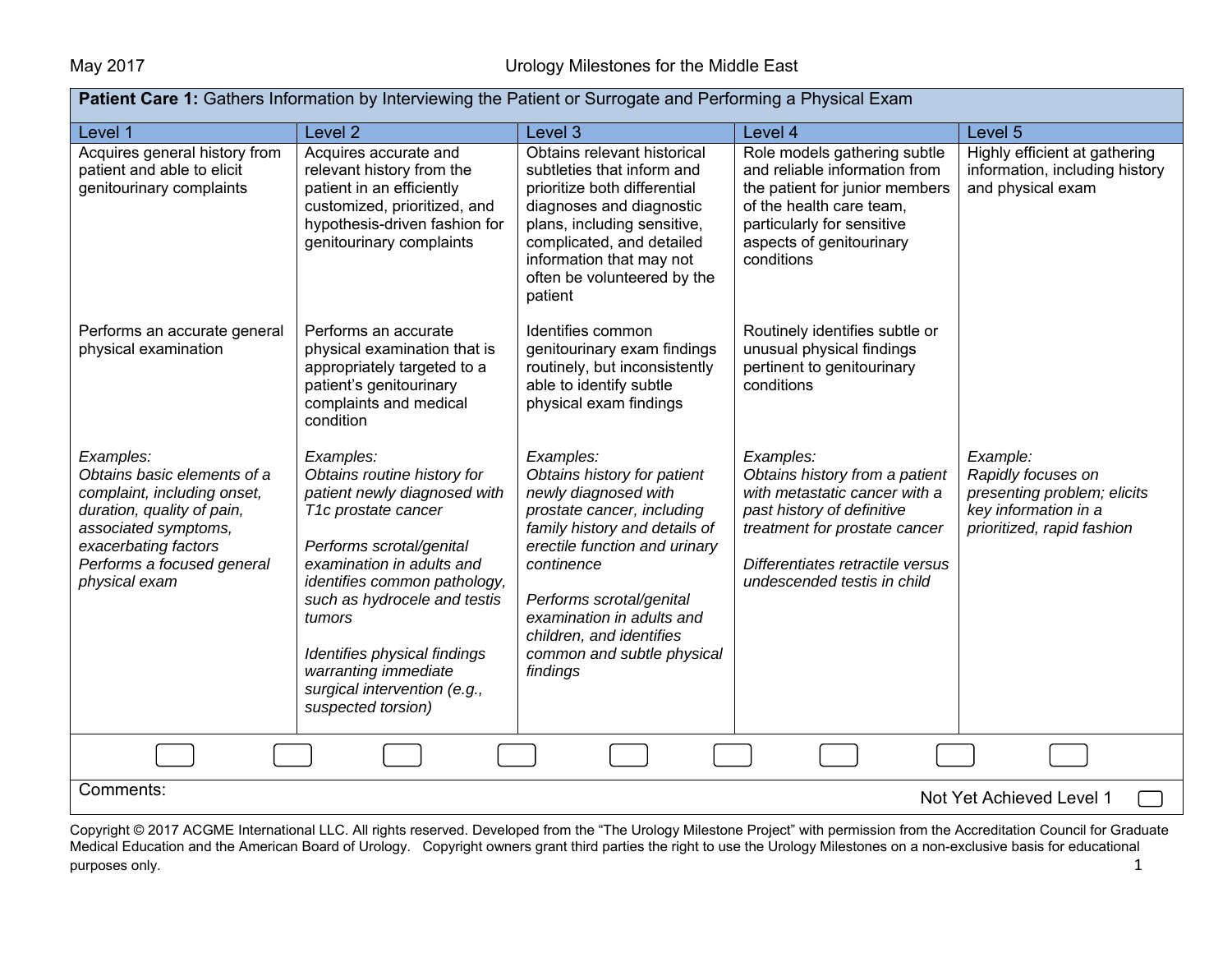| Patient Care 2: Uses Diagnostic Tests and Procedures, Including Performance and Interpretation of Imaging Studies |                                                                                                                                                                                            |                                                                                                                                                                                                                                                                                   |                                                                                                                                                                                                 |                                                                                                                                                                               |
|-------------------------------------------------------------------------------------------------------------------|--------------------------------------------------------------------------------------------------------------------------------------------------------------------------------------------|-----------------------------------------------------------------------------------------------------------------------------------------------------------------------------------------------------------------------------------------------------------------------------------|-------------------------------------------------------------------------------------------------------------------------------------------------------------------------------------------------|-------------------------------------------------------------------------------------------------------------------------------------------------------------------------------|
| Level 1                                                                                                           | Level <sub>2</sub>                                                                                                                                                                         | Level 3                                                                                                                                                                                                                                                                           | Level 4                                                                                                                                                                                         | Level 5                                                                                                                                                                       |
| Selects and performs<br>appropriate diagnostic tests<br>and/or imaging procedures<br>for general complaints       | Selects and performs<br>appropriate diagnostic<br>tests and/or imaging<br>procedures based on<br>patient's genitourinary<br>complaints and medical<br>condition                            | Selects appropriate<br>routine diagnostic tests<br>based on patient's<br>genitourinary complaints<br>and medical condition. Is<br>familiar with indications<br>for advanced diagnostic<br>tests and/or procedures                                                                 | Consistently employs<br>routine and advanced<br>diagnostic tests and<br>imaging procedures in a<br>judicious fashion based on<br>patient's genitourinary<br>complaints and medical<br>condition | <b>Employs and performs</b><br>routine and advanced<br>diagnostic tests in an<br>efficient fashion based on<br>patient's genitourinary<br>complaints and medical<br>condition |
|                                                                                                                   |                                                                                                                                                                                            | Makes appropriate clinical<br>decisions based on<br>common diagnostic test<br>results. Applies results of<br>advanced diagnostic<br>testing with supervision<br>Selects and performs<br>imaging studies based on<br>patient's genitourinary<br>complaint and medical<br>condition | Makes appropriate clinical<br>decisions based on<br>common and advanced<br>diagnostic test results                                                                                              |                                                                                                                                                                               |
| Example:<br>Orders non-contrast<br>computed tomography (CT)<br>scan to evaluate renal colic                       | Examples:<br>Orders appropriate tests<br>for common post-operative<br>concerns, such as hypoxia<br>or tachycardia<br>Performs bladder scan to<br>assess post-void residual<br>urine volume | Examples:<br><b>Employs uroflowmetry</b><br>appropriately in the<br>evaluation of voiding<br>dysfunction<br>Understands indications<br>for urodynamic evaluation                                                                                                                  | Examples:<br>Formulates clinical<br>question to be addressed<br>by urodynamic evaluation<br>Interprets results of<br>urodynamic testing in<br>context of patient's medical<br>history and exam  | Example:<br>Applies appropriate and<br>selective CT scanning<br>versus plain film<br>radiography for follow-up in<br>patients with stone disease                              |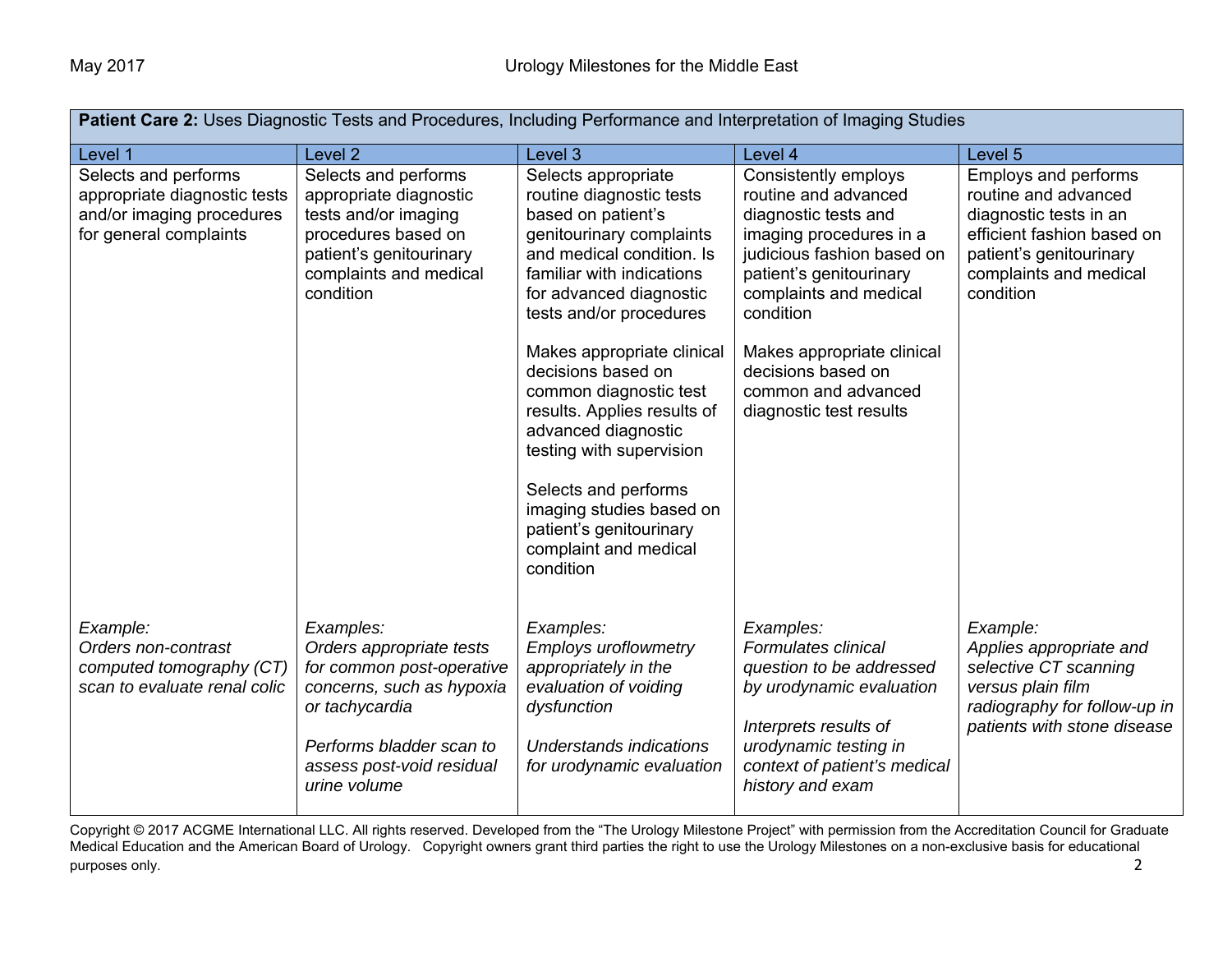| May 2017  | Urology Milestones for the Middle East |                            |                        |                          |  |
|-----------|----------------------------------------|----------------------------|------------------------|--------------------------|--|
|           |                                        | Performs ultrasound        | Selects appropriate    |                          |  |
|           |                                        | guided interventions, such | imaging modality,      |                          |  |
|           |                                        | as transrectal ultrasound  | balancing risks (i.e., |                          |  |
|           |                                        | guided prostatic nerve     | radiation exposure),   |                          |  |
|           |                                        | block and biopsy           | benefits and costs     |                          |  |
|           |                                        |                            |                        |                          |  |
| Comments: |                                        |                            |                        | Not Yet Achieved Level 1 |  |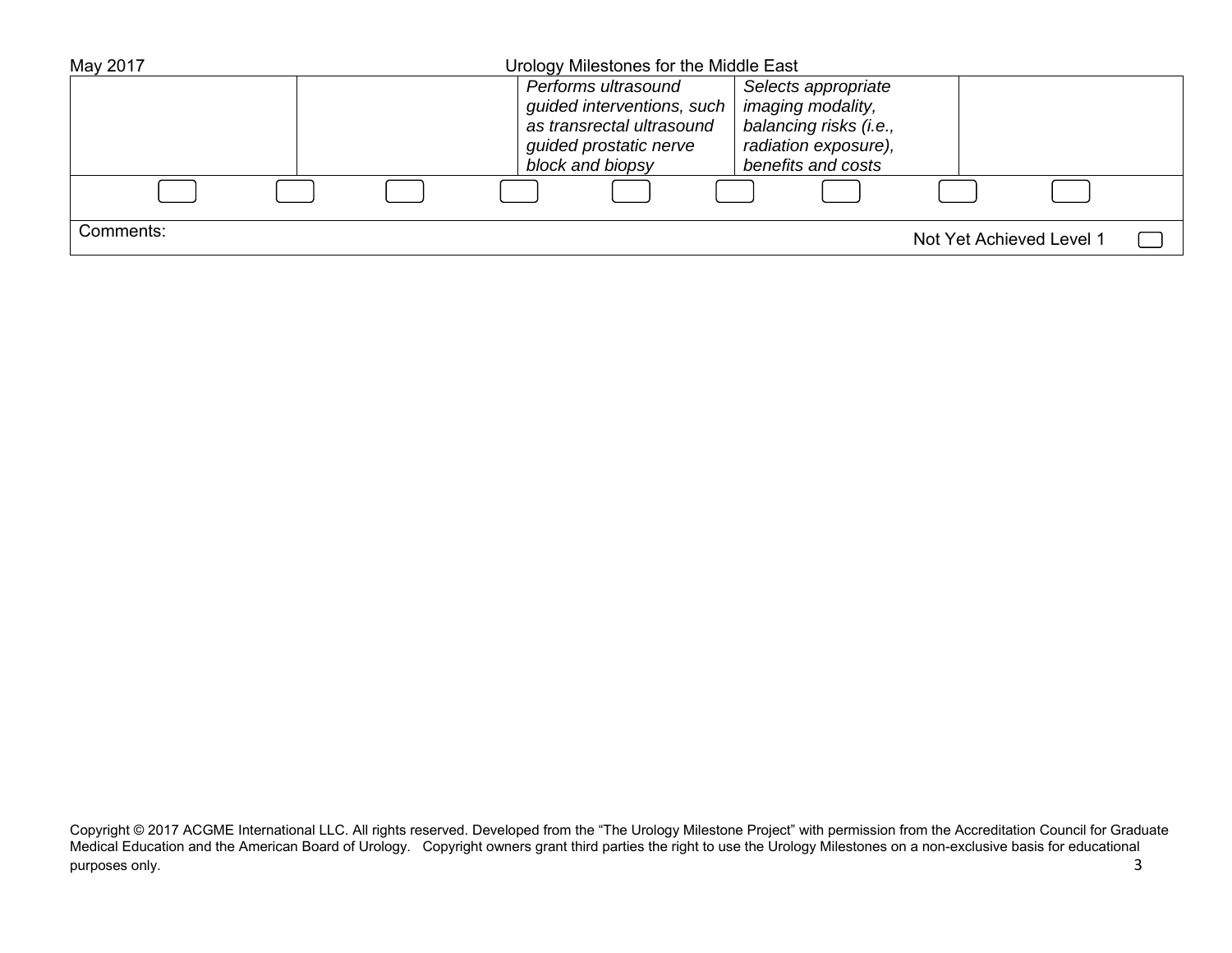**Patient Care 3:** Develops a Patient Care Plan, including Medical, Surgical, and/or Radiological Interventions. Counsel Pre-operative Patients Regarding Treatment Options. Discuss Risks, Benefits and Alternatives (Informed Consent Process). Counsel Patients Regarding Potential Shortand Long-Term Impact of Interventions on Quantity and Quality of Life, as Applicable. Adapt Initial Plan as Sub-acute or Chronic Condition Evolves

| Level 1                                                                                      | Level 2                                                                                                                                                                                                                                                                                                                    | Level 3                                                                                                                                                                                                                                                                                                                                                       | Level 4                                                                                                                                                                                                                                                                                                                                                                  | Level 5                                                                                                                                                                                                                                        |
|----------------------------------------------------------------------------------------------|----------------------------------------------------------------------------------------------------------------------------------------------------------------------------------------------------------------------------------------------------------------------------------------------------------------------------|---------------------------------------------------------------------------------------------------------------------------------------------------------------------------------------------------------------------------------------------------------------------------------------------------------------------------------------------------------------|--------------------------------------------------------------------------------------------------------------------------------------------------------------------------------------------------------------------------------------------------------------------------------------------------------------------------------------------------------------------------|------------------------------------------------------------------------------------------------------------------------------------------------------------------------------------------------------------------------------------------------|
| Develops rudimentary plan<br>for routine clinical problem                                    | Develops plan for routine<br>clinical problem with<br>defined treatment options<br>in otherwise healthy<br>patient                                                                                                                                                                                                         | Develops plan for more<br>complex clinical problem<br>in otherwise healthy<br>patient                                                                                                                                                                                                                                                                         | Develops plan for complex<br>clinical problem in patient<br>with multiple co-morbid<br>conditions                                                                                                                                                                                                                                                                        | Routinely and efficiently<br>develops plan for complex<br>clinical problem in patient<br>with multiple co-morbid<br>conditions                                                                                                                 |
| Understands basic elements<br>of informed consent                                            | Counsels patient for<br>routine, lower-risk<br>interventions                                                                                                                                                                                                                                                               | Counsels patients for<br>routine, intermediate risk<br>urologic interventions                                                                                                                                                                                                                                                                                 | Counsels patients for<br>complex, higher-risk<br>urologic interventions, with<br>potential impact on<br>quantity and/or quality of<br>life                                                                                                                                                                                                                               | Counsels patients for<br>complex, higher-risk<br>urologic interventions, with<br>potential impact on<br>quantity and/or quality of<br>life                                                                                                     |
| Example:<br>Identifies shock wave<br>lithotripsy as management<br>option for urinary calculi | Examples:<br>Identifies shock wave<br>lithotripsy and/or<br>ureteroscopic<br>fragmentation for routine<br>symptomatic proximal<br>ureteral stone<br>Obtains informed consent<br>for selected stone<br>treatment<br>Considers metabolic<br>evaluation when patient<br>presents with episode of<br>recurrent nephrolithiasis | Examples:<br>Identifies and prioritizes<br>management options for<br>incidental small renal<br>mass in an otherwise<br>healthy patient<br>Identifies medical and<br>surgical management<br>options for patient with<br><b>LUTS</b><br>If patient with LUTS does<br>not improve with medical<br>management,<br>appropriately selects<br>operative intervention | Examples:<br>Identifies and prioritizes<br>management option for<br>incidental renal mass in<br>elderly female with chronic<br>kidney disease and<br>significant co-morbidities<br>Discusses risks, benefits,<br>alternatives, and expected<br>recovery, with<br>understanding of quality of<br>life impact, of radical<br>cystectomy with various<br>urinary diversions | Examples:<br>Identifies and prioritizes<br>management options for<br>older patient with caval<br>thrombus and renal tumor<br>Discusses risks, benefits,<br>and alternatives of<br>intervention with significant<br>mortality or morbidity risk |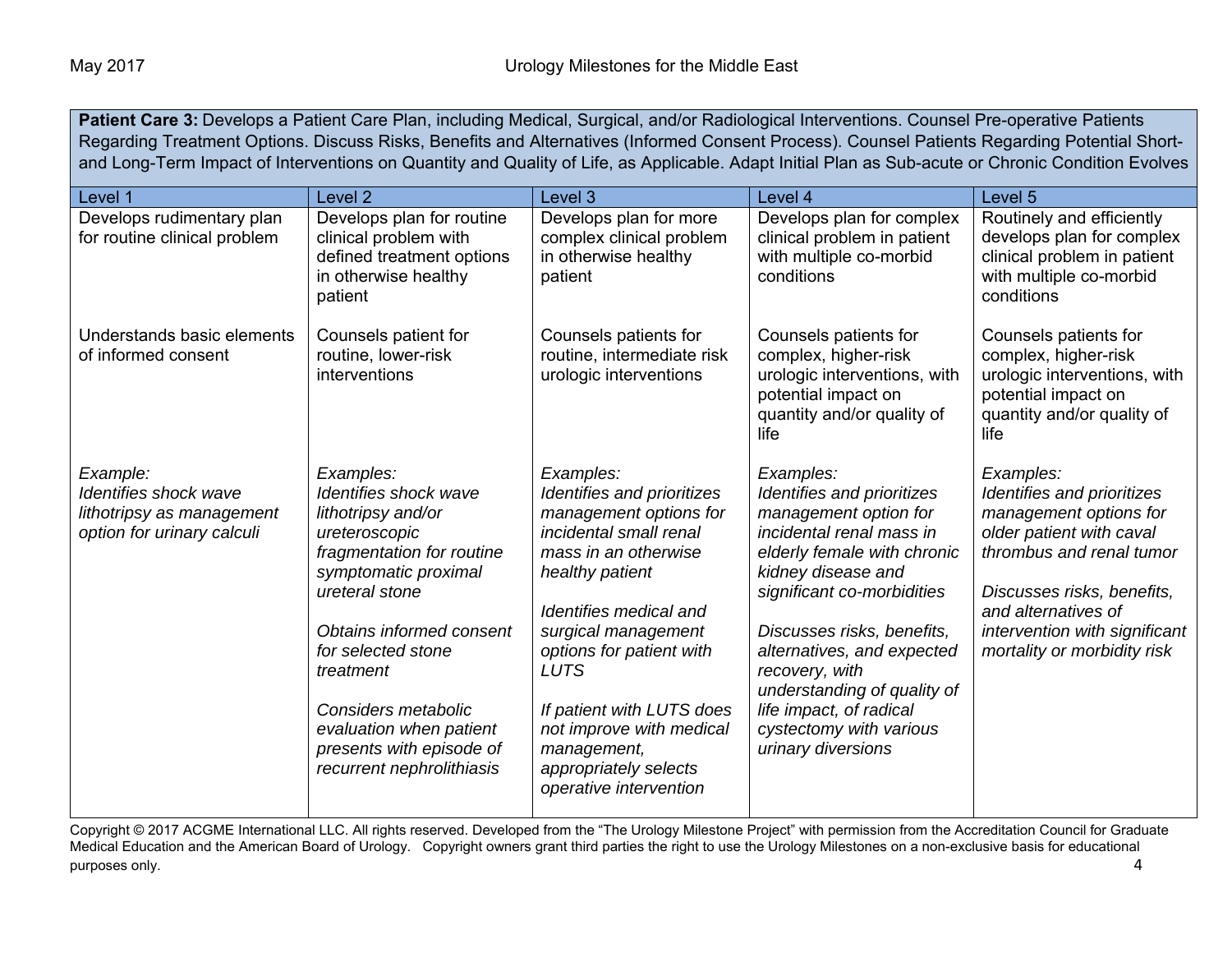| May 2017  | Urology Milestones for the Middle East            |                          |
|-----------|---------------------------------------------------|--------------------------|
|           | Discusses risks, benefits,                        |                          |
|           | alternatives, and expected<br>recovery course for |                          |
|           | straightforward radical                           |                          |
|           | nephrectomy                                       |                          |
|           |                                                   |                          |
|           |                                                   |                          |
| Comments: |                                                   | Not Yet Achieved Level 1 |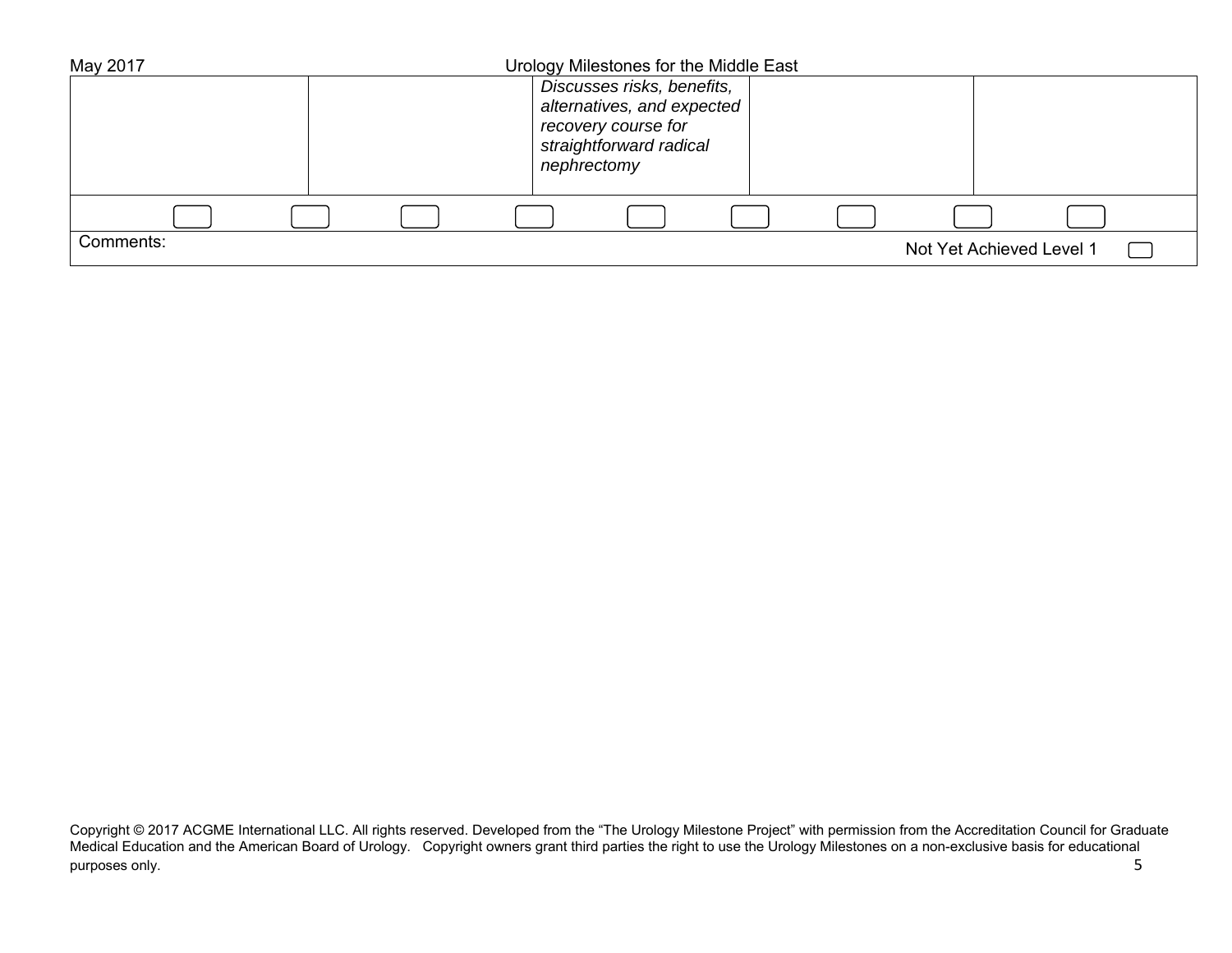| <b>Patient Care 4:</b> Performs Intra-Operative and Post-Operative Management of Patients, including Recognition and Treatment of Physiologic<br>Alterations and Complications. |                                                                                                                                                                                                                                                     |                                                                                                                                                                                                                                                                                              |                                                                                                                                                                                                                                                                                            |                                                                                                                                                                                                           |
|---------------------------------------------------------------------------------------------------------------------------------------------------------------------------------|-----------------------------------------------------------------------------------------------------------------------------------------------------------------------------------------------------------------------------------------------------|----------------------------------------------------------------------------------------------------------------------------------------------------------------------------------------------------------------------------------------------------------------------------------------------|--------------------------------------------------------------------------------------------------------------------------------------------------------------------------------------------------------------------------------------------------------------------------------------------|-----------------------------------------------------------------------------------------------------------------------------------------------------------------------------------------------------------|
| Level 1                                                                                                                                                                         | Level 2                                                                                                                                                                                                                                             | Level 3                                                                                                                                                                                                                                                                                      | Level 4                                                                                                                                                                                                                                                                                    | Level 5                                                                                                                                                                                                   |
| Identifies alterations in<br>normal physiology                                                                                                                                  | Identifies common intra-<br>operative and post-<br>operative alterations and<br>complications                                                                                                                                                       | Identifies and manages<br>less common intra-<br>operative and post-<br>operative alterations and<br>complications                                                                                                                                                                            | Identifies and manages<br>common and uncommon<br>intra-operative and post-<br>operative physiologic<br>alterations and<br>complications                                                                                                                                                    | Efficiently identifies and<br>manages common and<br>uncommon intra-operative<br>and post-operative<br>physiologic alterations and<br>complications                                                        |
|                                                                                                                                                                                 | Manages common<br>complications, with<br>appropriate help-seeking<br>behavior as necessary                                                                                                                                                          | Identifies and manages<br>common later<br>complications of urologic<br>interventions                                                                                                                                                                                                         |                                                                                                                                                                                                                                                                                            |                                                                                                                                                                                                           |
| Example:<br>Readily identifies signs of<br>physiologic alteration, such<br>as hypotension or tachycardia                                                                        | Examples:<br>Readily identifies, evaluates,<br>and appropriately manages<br>post-operative ileus<br>Seeks assistance from upper<br>level residents and/or faculty<br>as appropriate for resident<br>experience and clinical<br>condition of patient | Examples:<br>Recognizes and manages<br>partial disruption of<br>ureteropelvic junction during<br>percutaneous<br>nephrostolithotomy, either<br>intra-operatively or post-<br>operatively<br>Recognizes symptoms of<br>and manages bladder neck<br>contracture after radical<br>prostatectomy | Examples:<br>Recognizes development of<br>uretero-enteric anastomotic<br>stricture following ileal loop<br>urinary diversion<br>Appropriately manages<br><i>immediate intervention for</i><br>stricture as well as further<br>evaluation (i.e., for recurrence<br>of urothelial carcinoma) | Example:<br>Rapidly anticipates and takes<br>action to prevent<br>development of post-<br>operative complications<br>Initiates early nutritional<br>supplementation in at-risk<br>post-operative patients |
|                                                                                                                                                                                 |                                                                                                                                                                                                                                                     |                                                                                                                                                                                                                                                                                              |                                                                                                                                                                                                                                                                                            |                                                                                                                                                                                                           |
| Comments:<br>Not Yet Achieved Level 1                                                                                                                                           |                                                                                                                                                                                                                                                     |                                                                                                                                                                                                                                                                                              |                                                                                                                                                                                                                                                                                            |                                                                                                                                                                                                           |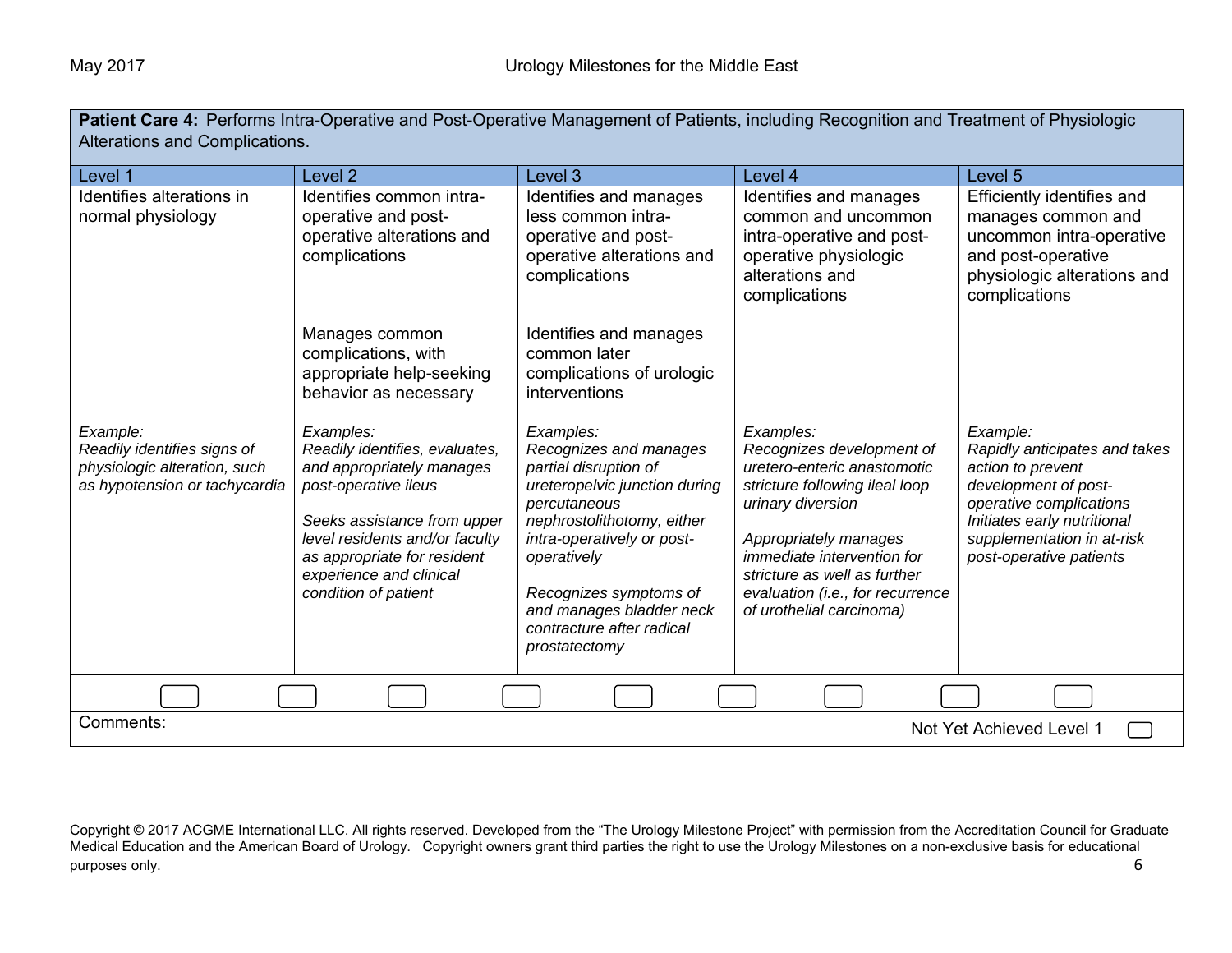| Level 1                                                                                                                     | Level <sub>2</sub>                                                                                         | Level <sub>3</sub>                                                                                                                                                                                                                                    | Level 4                                                                                                                                                                                                                              | Level 5                                                                                                                                                                                          |
|-----------------------------------------------------------------------------------------------------------------------------|------------------------------------------------------------------------------------------------------------|-------------------------------------------------------------------------------------------------------------------------------------------------------------------------------------------------------------------------------------------------------|--------------------------------------------------------------------------------------------------------------------------------------------------------------------------------------------------------------------------------------|--------------------------------------------------------------------------------------------------------------------------------------------------------------------------------------------------|
| Closes incisions for routine<br>urologic procedures under<br>direct supervision (as defined in<br>the Program Requirements) | Creates and closes surgical<br>wounds for routine urologic<br>procedures                                   | Plans, creates, and closes<br>surgical wounds for routine<br>urologic procedures                                                                                                                                                                      | Plans, creates, and closes<br>surgical wounds for routine<br>and complex urologic<br>procedures                                                                                                                                      | Manipulates, repairs, and/or<br>excises (as necessary)<br>internal structures with<br>appropriate instrument<br>selection for a <i>majority</i> of<br>routine and complex<br>urologic procedures |
|                                                                                                                             | Performs routine urologic<br>procedures appropriate for<br>level of education                              | Manipulates, repairs, and<br>excises (as necessary)<br>internal structures with<br>appropriate instrument<br>selection and technique for<br>routine urologic procedures                                                                               | Manipulates, repairs, and/or<br>excises (as necessary)<br>internal structures with<br>appropriate instrument<br>selection for a <i>majority</i> of<br>urologic procedures                                                            |                                                                                                                                                                                                  |
| Example:<br>Closure of the abdomen after a<br>midline incision                                                              | Examples:<br>Circumcision in an adult with<br>phimosis<br>Hydrocelectomy for a<br>moderate sized hydrocele | Examples:<br>Radical orchiectomy for a<br>testicular mass<br>Orchidopexy for an inguinal<br>undescended testis<br>Bladder neck/urethral sling for<br>female stress urinary<br>incontinence<br>Opening and closing of<br>abdominal and flank incisions | Demonstrates capacity to<br>perform surgical procedures<br>independently<br>Examples:<br>Open partial nephrectomy for<br>a small polar renal mass<br>Ileal conduit urinary diversion<br>Placement of inflatable penile<br>prosthesis | Examples:<br>Cystectomy and orthotopic<br>neobladder<br>Radical nephrectomy for<br>renal cancer with infrahepatic<br>caval tumor thrombus                                                        |
|                                                                                                                             |                                                                                                            |                                                                                                                                                                                                                                                       |                                                                                                                                                                                                                                      |                                                                                                                                                                                                  |
| Comments:<br>Not Yet Achieved Level 1                                                                                       |                                                                                                            |                                                                                                                                                                                                                                                       |                                                                                                                                                                                                                                      |                                                                                                                                                                                                  |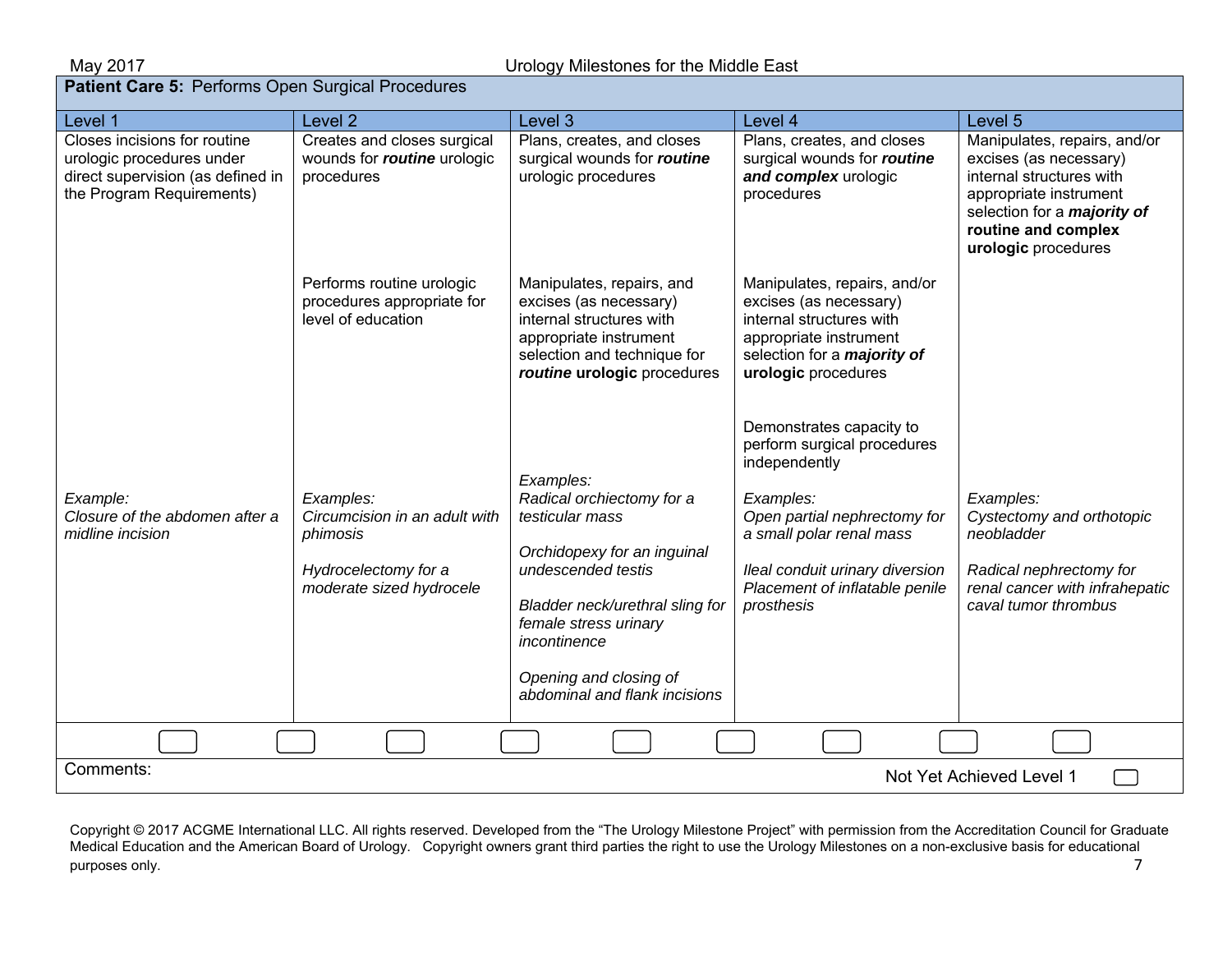| Patient Care 6: Performs Endoscopic Procedures of the Upper and Lower Urinary Tract                                                            |                                                                                          |                                                                                                                                                                                                                                          |                                                                                                                                                                                                                    |                                                                                                                                                                                                                                           |
|------------------------------------------------------------------------------------------------------------------------------------------------|------------------------------------------------------------------------------------------|------------------------------------------------------------------------------------------------------------------------------------------------------------------------------------------------------------------------------------------|--------------------------------------------------------------------------------------------------------------------------------------------------------------------------------------------------------------------|-------------------------------------------------------------------------------------------------------------------------------------------------------------------------------------------------------------------------------------------|
| Level 1                                                                                                                                        | Level <sub>2</sub>                                                                       | Level 3                                                                                                                                                                                                                                  | Level 4                                                                                                                                                                                                            | Level 5                                                                                                                                                                                                                                   |
| Obtains access and<br>perform examination of<br>bladder in a female under<br>direct supervision (as<br>defined in the Program<br>Requirements) | Obtains access and<br>performs examination of<br>bladder and ureter for<br>routine cases | Obtains access to<br>bladder, ureter, and<br>kidney, as appropriate for<br>level of education                                                                                                                                            | Obtains access to bladder,<br>ureter, and kidney for<br>routine and complex<br>cases                                                                                                                               | Manipulates endoscopic<br>equipment with appropriate<br>instrument selection and<br>correct force, speed,<br>depth, and distance for a<br>majority of routine and<br>complex transurethral and<br>ureteroscopic and<br>percutaneous cases |
|                                                                                                                                                |                                                                                          | Manipulates endoscopic<br>equipment with<br>appropriate instrument<br>selection and correct<br>force, speed, depth, and<br>distance for routine<br>transurethral and<br>ureteroscopic cases, as<br>appropriate for level of<br>education | Manipulates endoscopic<br>equipment with appropriate<br>instrument selection and<br>correct force, speed,<br>depth, and distance for a<br>majority of transurethral<br>and ureteroscopic and<br>percutaneous cases | Obtains percutaneous<br>renal access                                                                                                                                                                                                      |
|                                                                                                                                                |                                                                                          |                                                                                                                                                                                                                                          | Performs routine<br>transurethral,<br>ureteroscopic, and<br>percutaneous procedures<br>with independence                                                                                                           |                                                                                                                                                                                                                                           |
| Example:<br>Cystoscopy in an adult<br>female for removal of a<br>ureteral stent                                                                | Examples:<br>Rigid cystoscopy in a male<br>and female patient                            | Examples:<br>Transurethral resection of<br>bladder tumor (TURBT) for a<br>3cm papillary bladder tumor                                                                                                                                    | Examples:<br>Transurethral resection of the<br>prostate (TURP) involving<br>resection of about 40gm of<br>prostate chips                                                                                           | Examples:<br>TURP for a 60-gram prostate<br>Flexible ureteroscopy<br>holmium laser lithotripsy and                                                                                                                                        |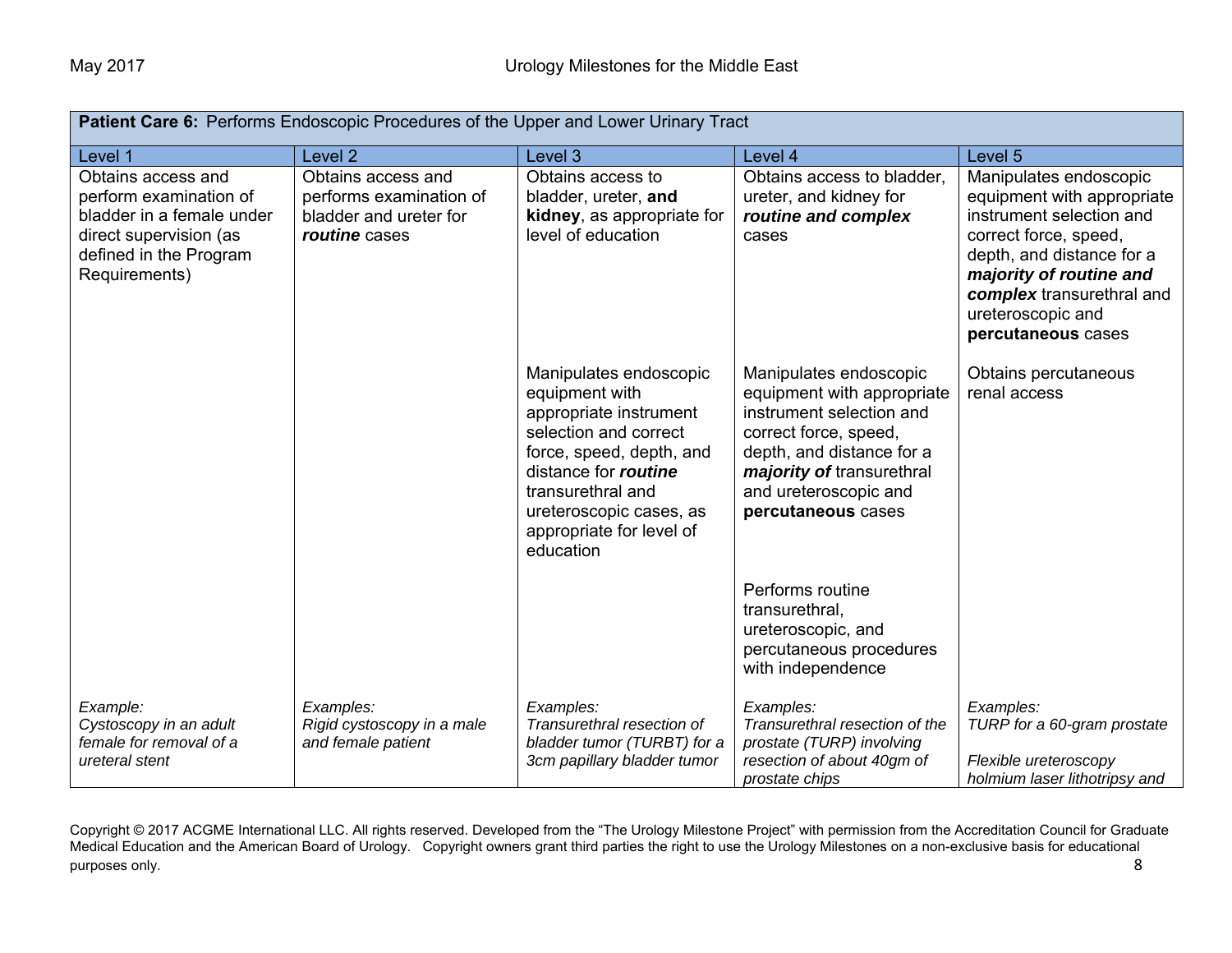| May 2017  | Urology Milestones for the Middle East |                              |                                    |                                |  |
|-----------|----------------------------------------|------------------------------|------------------------------------|--------------------------------|--|
|           | Insert a ureteral stent in the         | Ureteroscopy and             | <b>TURBT</b> for papillary lesions | extraction of a 1cm lower pole |  |
|           | patient with a ureteral stone          | fragmentation of a small     | that are large or in difficult     | renal stone                    |  |
|           | that is not impacted                   | proximal or distal ureteral  | locations (e.g., bladder dome)     | Percutaneous                   |  |
|           | Bladder biopsy with cold cup           | stone                        |                                    | nephrolithotomy for a          |  |
|           | forceps                                |                              | Retrograde access to kidney        | staghorn stone                 |  |
|           |                                        | Dilation of a percutaneous   | requiring balloon dilation of      |                                |  |
|           | Obtain retrograde access to            | renal tract for percutaneous | ureter                             | Percutaneous access for        |  |
|           | the kidney with normal                 | nephroscopy                  |                                    | percutaneous                   |  |
|           | anatomy of the ureter and              |                              | Flexible ureteroscopy with         | nephrolithotomy under          |  |
|           | kidney                                 |                              | fragmentation of renal             | fluoroscopic guidance in the   |  |
|           | Routine diagnostic                     |                              | calculus                           | operating room (OR)            |  |
|           | ureteroscopy                           |                              | Flexible ureteroscopy with         |                                |  |
|           |                                        |                              | biopsy of urothelial lesion in     |                                |  |
|           |                                        |                              | upper tract                        |                                |  |
|           |                                        |                              |                                    |                                |  |
|           |                                        |                              | Percutaneous                       |                                |  |
|           |                                        |                              | nephrolithotomy for a 3cm          |                                |  |
|           |                                        |                              | renal pelvic stone                 |                                |  |
|           |                                        |                              |                                    |                                |  |
| Comments: |                                        |                              |                                    | Not Yet Achieved Level 1       |  |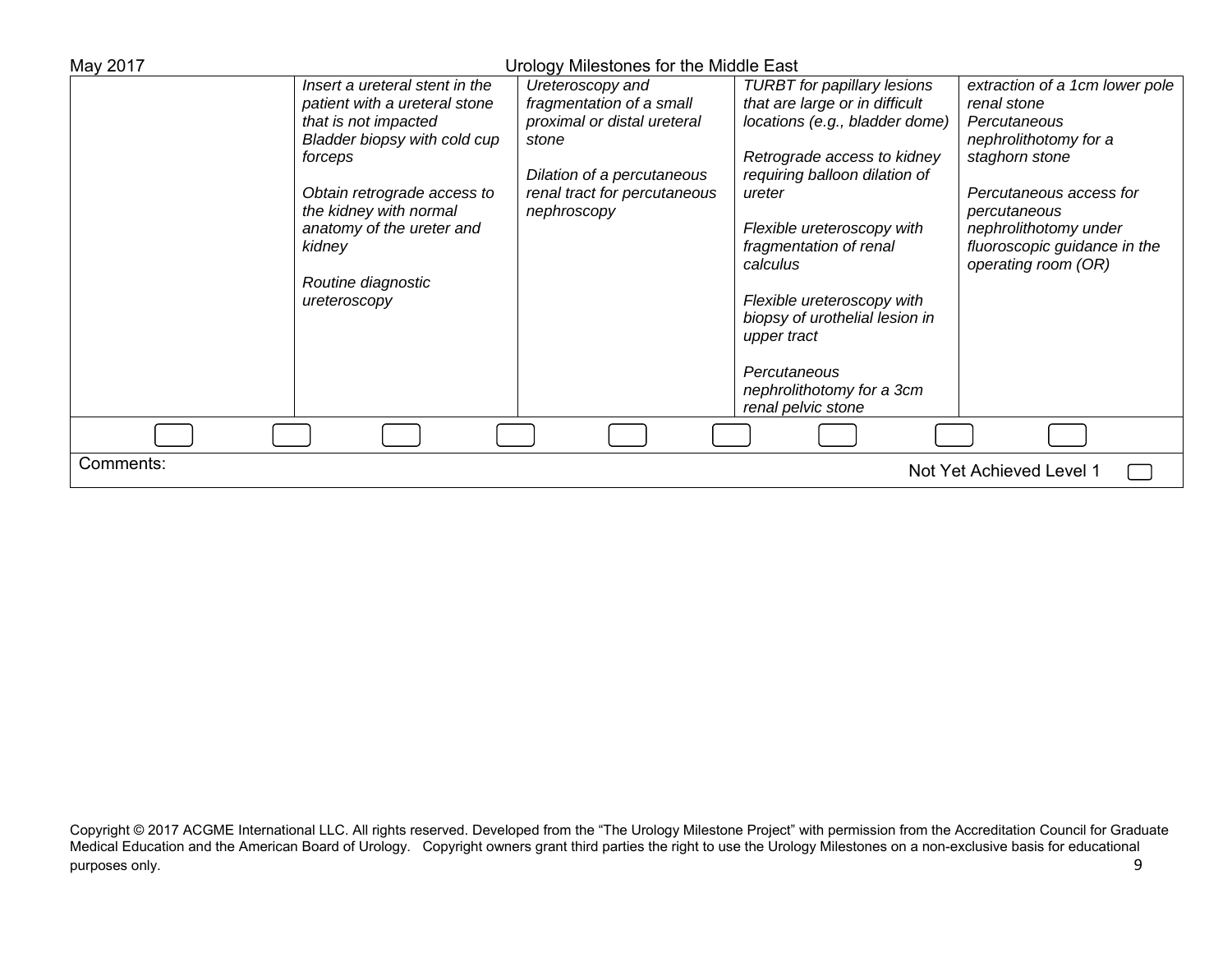#### May 2017 Urology Milestones for the Middle East

| Patient Care 7: Performs Laparoscopic/Robot-Assisted Surgical Procedures                                                                                                                |                                                                                                                              |                                                                                                                                                                                                                                                                                                                                    |                                                                                                                                                                           |                                                                                                                                                                                                     |  |
|-----------------------------------------------------------------------------------------------------------------------------------------------------------------------------------------|------------------------------------------------------------------------------------------------------------------------------|------------------------------------------------------------------------------------------------------------------------------------------------------------------------------------------------------------------------------------------------------------------------------------------------------------------------------------|---------------------------------------------------------------------------------------------------------------------------------------------------------------------------|-----------------------------------------------------------------------------------------------------------------------------------------------------------------------------------------------------|--|
| Level 1                                                                                                                                                                                 | Level <sub>2</sub>                                                                                                           | Level 3                                                                                                                                                                                                                                                                                                                            | Level 4                                                                                                                                                                   | Level 5                                                                                                                                                                                             |  |
| Manipulates laparoscopic<br>equipment as assistant<br>for <i>routine</i> cases without<br>robotic assistance under<br>direct supervision (as<br>defined in the Program<br>Requirements) | Manipulates laparoscopic<br>equipment with correct<br>force, speed, depth, and<br>distance as assistant for<br>routine cases | Obtains access and<br>insufflate abdomen for<br>routine cases                                                                                                                                                                                                                                                                      | Manipulates laparoscopic<br>and/or robotic equipment<br>with appropriate<br>instrument selection and<br>correct force, speed,<br>depth, and distance for<br>routine cases | Manipulates laparoscopic<br>and/or robotic equipment<br>with appropriate instrument<br>selection and correct force,<br>speed, depth, and distance<br>for a majority of routine<br>and complex cases |  |
|                                                                                                                                                                                         |                                                                                                                              | Manipulates laparoscopic<br>equipment with appropriate<br>instrument selection and<br>correct force, speed,<br>depth, and distance for a<br>portion of routine cases,<br>as appropriate for level of<br>education                                                                                                                  | Performs routine<br>laparoscopic procedures<br>with independence                                                                                                          |                                                                                                                                                                                                     |  |
| Example:<br>Holds the laparoscope for<br>laparoscopic renal cyst<br>decortication and<br>uncomplicated simple<br>nephrectomy                                                            | Example:<br>Functions as first assistant for<br>a laparoscopic nephrectomy                                                   | Examples:<br>Obtains routine access to the<br>peritoneal cavity with<br>establishment of<br>pneumoperitoneum<br>Assists and inserts trocars at<br>the appropriate locations for<br>procedures appropriate for<br>level of education<br>Performs some portion of a<br>laparoscopic surgery<br>appropriate for level of<br>education | Example:<br>Laparoscopic radical<br>nephrectomy for a 7cm renal<br>mass                                                                                                   | Examples:<br>Robot assisted laparoscopic<br>radical prostatectomy<br>Robot assisted laparoscopic<br>pyeloplasty                                                                                     |  |
|                                                                                                                                                                                         |                                                                                                                              |                                                                                                                                                                                                                                                                                                                                    |                                                                                                                                                                           |                                                                                                                                                                                                     |  |
| Comments:<br>Not Yet Achieved Level 1                                                                                                                                                   |                                                                                                                              |                                                                                                                                                                                                                                                                                                                                    |                                                                                                                                                                           |                                                                                                                                                                                                     |  |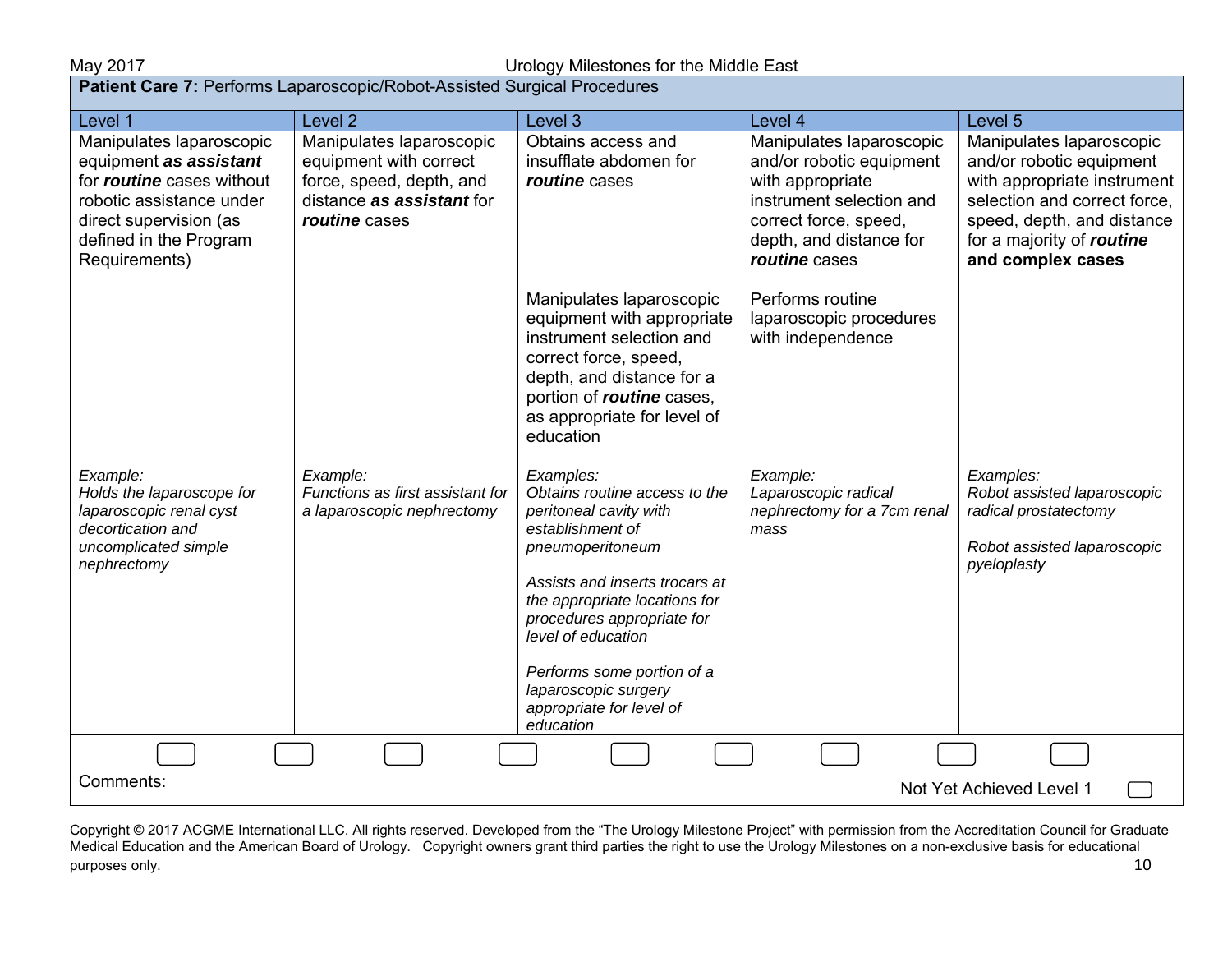| <b>Patient Care 8: Performs Office-Based Procedures</b>                                                              |                                                                                                                             |                                                                                                                                           |                                                                                                                                                                                                                                                       |                                                                                                                                                                                                                                                                     |  |
|----------------------------------------------------------------------------------------------------------------------|-----------------------------------------------------------------------------------------------------------------------------|-------------------------------------------------------------------------------------------------------------------------------------------|-------------------------------------------------------------------------------------------------------------------------------------------------------------------------------------------------------------------------------------------------------|---------------------------------------------------------------------------------------------------------------------------------------------------------------------------------------------------------------------------------------------------------------------|--|
| Level 1                                                                                                              | Level <sub>2</sub>                                                                                                          | Level 3                                                                                                                                   | Level 4                                                                                                                                                                                                                                               | Level 5                                                                                                                                                                                                                                                             |  |
| Performs routine outpatient<br>procedures under direct<br>supervision (as defined in<br>the Program<br>Requirements) | Obtains access to bladder<br>for <i>routine</i> office<br>procedures                                                        | Manipulates endoscopic<br>and office surgical<br>equipment with correct<br>force, speed, depth, and<br>distance for routine<br>procedures | Manipulates endoscopic<br>and office surgical<br>equipment with correct<br>force, speed, depth, and<br>distance for routine and<br>complex procedures                                                                                                 | Performs complex<br>diagnostic and therapeutic<br>outpatient procedures                                                                                                                                                                                             |  |
|                                                                                                                      |                                                                                                                             |                                                                                                                                           | Demonstrates capacity to<br>teach and supervise<br>performance of office-<br>based procedures.<br>Interprets office-based<br>ultrasound of the kidney,<br>bladder, and genitalia<br>Performs routine office-<br>based procedures with<br>independence |                                                                                                                                                                                                                                                                     |  |
| Examples:<br>Removal of surgical drains<br>Removal of skin sutures and<br>staples                                    | Examples:<br>Flexible cystoscopy for<br>bladder cancer surveillance<br>Flexible cystoscopy for<br>removal of ureteral stent | Example:<br>Transrectal ultrasound<br>guided needle biopsy of the<br>prostate                                                             | Examples:<br>Flexible cystoscopy with<br>dilation of urethral stricture<br>Routine office vasectomy<br>Percutaneous suprapubic<br>tube insertion                                                                                                      | Examples:<br>Performs and interprets<br>videourodynamic studies<br>Performs outpatient minimally<br>invasive treatment for benign<br>prostate hyperplasia (BPH)<br>Trans rectal ultrasound scan<br>(TRUS) implantation of<br>fiducial marker for prostate<br>cancer |  |
|                                                                                                                      |                                                                                                                             |                                                                                                                                           |                                                                                                                                                                                                                                                       |                                                                                                                                                                                                                                                                     |  |
| Comments:                                                                                                            |                                                                                                                             |                                                                                                                                           |                                                                                                                                                                                                                                                       | Not Yet Achieved Level 1                                                                                                                                                                                                                                            |  |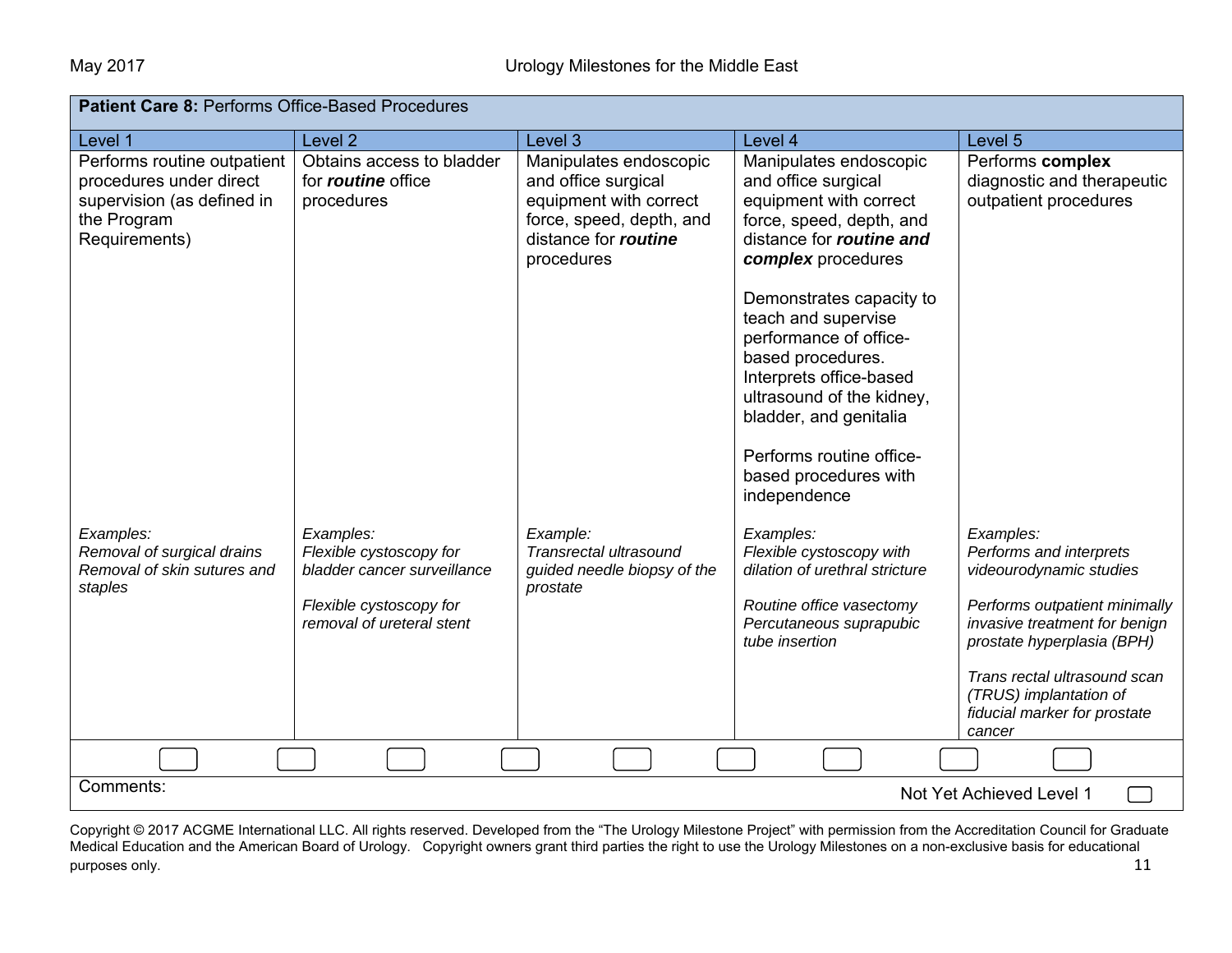# **May 2017**<br>**Medical Knowledge 1:** Surgical Care

| Level 1                                                                                                                                                                                                                                       | Level <sub>2</sub>                                                                                                                               | Level 3                                                                                                                                            | Level 4                                                                                                                                                                          | Level <sub>5</sub>                                                                         |
|-----------------------------------------------------------------------------------------------------------------------------------------------------------------------------------------------------------------------------------------------|--------------------------------------------------------------------------------------------------------------------------------------------------|----------------------------------------------------------------------------------------------------------------------------------------------------|----------------------------------------------------------------------------------------------------------------------------------------------------------------------------------|--------------------------------------------------------------------------------------------|
| Understands normal<br>physiology, fluid and<br>electrolyte balance,<br>hemostasis, sepsis, and<br>wound healing                                                                                                                               | Understands the effects of<br>age, pregnancy, and<br>obesity on the surgical<br>patient                                                          | Understands the effects of<br>comorbidities on the<br>surgical patient (e.g.,<br>cardiac, pulmonary, renal,<br>hepatic failure)                    | Understands the<br>management of complex<br>multisystem surgical<br>pathophysiology, including<br>intensive care and organ<br>system support (e.g.,<br>dialysis, ventilator use) | Applies an evidence-based<br>approach to innovative and<br>complex obstetric<br>procedures |
| Understands the<br>principles of safe surgical<br>practice (e.g., checklist,<br>surgical consent, aseptic<br>technique, patient<br>positioning, skin<br>preparation, draping, use<br>of appropriate<br>instruments, universal<br>precautions) | Understands alterations in<br>nutrition, including obesity<br>and cachexia; understands<br>the indications for enteral<br>and parenteral feeding | Understands the impact of<br>psychosocial disorders<br>(e.g., depression, body<br>dysmorphic disorder) on<br>pre- and post-operative<br>management | Understands potential<br>reasons to decline offering<br>surgical services<br>Understands the process of<br>professional and legal<br>discharge of a patient from<br>practice     | Systematically reviews<br>outcomes and publishes in<br>peer-reviewed journals              |
|                                                                                                                                                                                                                                               | Understands the effects of<br>alcohol, tobacco, and<br>substance abuse                                                                           | Understands the effects of<br>chemotherapy, radiation,<br>immunosuppression, and<br>medications, including<br>homeopathic regimens                 |                                                                                                                                                                                  |                                                                                            |
|                                                                                                                                                                                                                                               |                                                                                                                                                  |                                                                                                                                                    |                                                                                                                                                                                  |                                                                                            |
| Comments:                                                                                                                                                                                                                                     |                                                                                                                                                  |                                                                                                                                                    |                                                                                                                                                                                  | Not Yet Achieved Level 1                                                                   |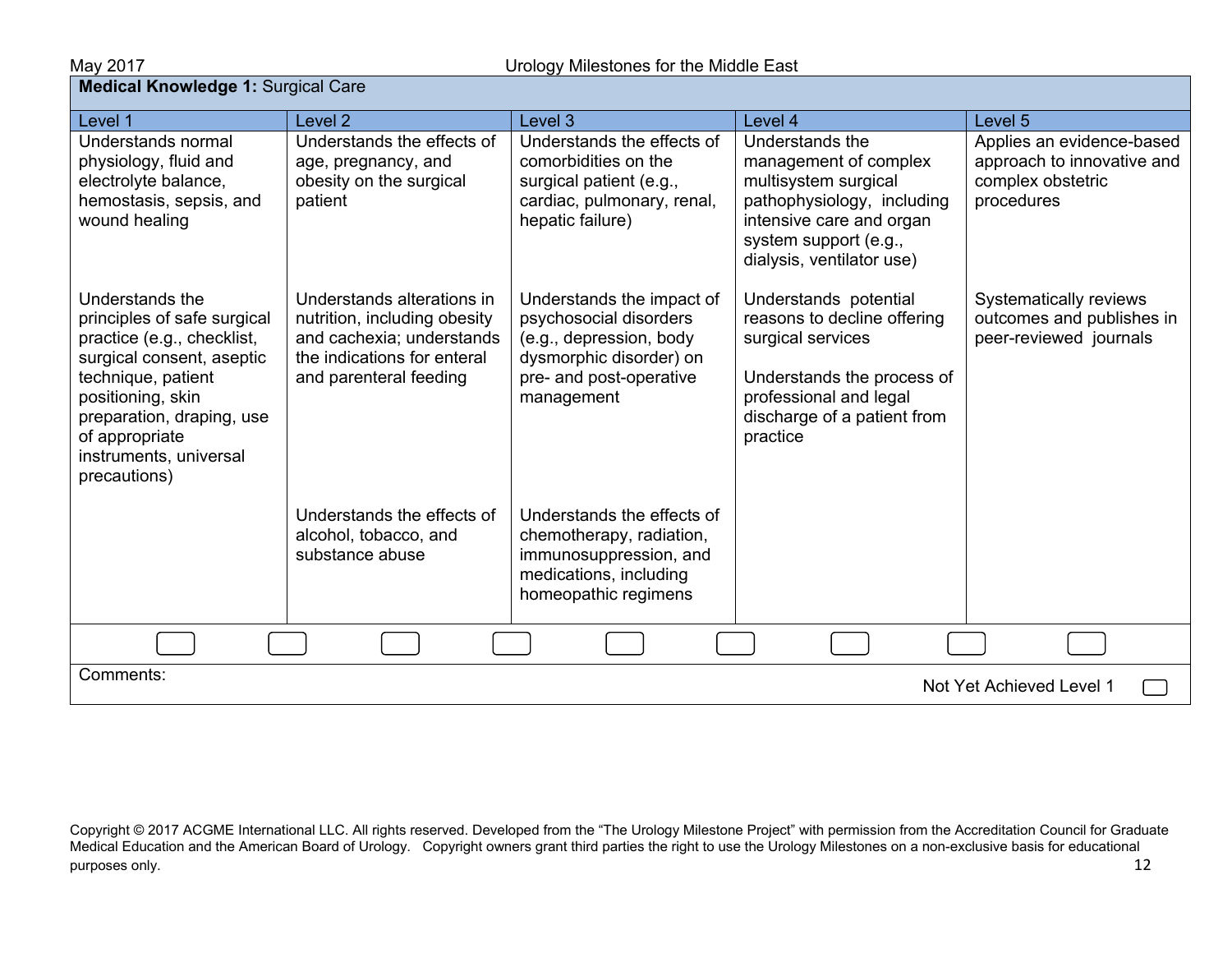| <b>Medical Knowledge 2: Differential Diagnosis</b>                                                   |                                                                                                                                                                                                                     |                                                                                                                                                                                                                                                                            |                                                                                                                                                                                                          |                                                                                                                                                                         |  |
|------------------------------------------------------------------------------------------------------|---------------------------------------------------------------------------------------------------------------------------------------------------------------------------------------------------------------------|----------------------------------------------------------------------------------------------------------------------------------------------------------------------------------------------------------------------------------------------------------------------------|----------------------------------------------------------------------------------------------------------------------------------------------------------------------------------------------------------|-------------------------------------------------------------------------------------------------------------------------------------------------------------------------|--|
| Level 1                                                                                              | Level <sub>2</sub>                                                                                                                                                                                                  | Level 3                                                                                                                                                                                                                                                                    | Level 4                                                                                                                                                                                                  | Level 5                                                                                                                                                                 |  |
| Creates a differential<br>diagnosis for general<br>complaints from patient's<br>history and physical | Creates a differential<br>diagnosis that includes<br>common causes of<br>urologic complaints                                                                                                                        | Creates a differential<br>diagnosis that includes<br>common and uncommon<br>causes of urologic<br>complaints                                                                                                                                                               | Creates a differential<br>diagnosis that includes<br>common and uncommon<br>causes of urologic<br>complaints                                                                                             | Creates a differential<br>diagnosis that includes<br>common, uncommon and<br>rare causes of urologic<br>complaints                                                      |  |
| Example:                                                                                             | Examples:                                                                                                                                                                                                           | Prioritizes potential<br>causes of patient<br>complaint using<br>information gathering<br>skills                                                                                                                                                                           | Rapidly generates<br>differential and strategy to<br>finalize diagnosis                                                                                                                                  | Rapidly generates<br>differential and strategy to<br>finalize diagnosis for<br>multiple urologic<br>complaints                                                          |  |
| For abdominal pain,<br>considers urologic and non-<br>urologic etiologies                            | For flank pain, considers<br>common etiologies, such as<br>urinary lithiasis and<br>pyelonephritis<br>For hematuria, considers<br>common etiologies, such as<br>infection, prostatic<br>hyperplasia, and malignancy | Examples:<br>For flank pain, considers<br>less common etiologies,<br>such as spontaneous<br>hemorrhage from possible<br>benign or malignant renal<br>neoplasm (in addition to<br>common etiologies listed<br>above)<br>For hematuria, considers<br>less common etiologies, | Examples:<br>Generates differential and<br>diagnostic strategy for range<br>of urologic complaints, such<br>as potential genitourinary<br>malignancy, lower urinary<br>tract symptoms, and flank<br>pain | Examples:<br>Generates differential and<br>diagnostic strategy for<br>multiple urologic complaints,<br>such as lower urinary tract<br>symptoms (LUTS) and renal<br>mass |  |
|                                                                                                      |                                                                                                                                                                                                                     | such as renal source of<br>bleeding                                                                                                                                                                                                                                        |                                                                                                                                                                                                          |                                                                                                                                                                         |  |
|                                                                                                      |                                                                                                                                                                                                                     |                                                                                                                                                                                                                                                                            |                                                                                                                                                                                                          |                                                                                                                                                                         |  |
| Comments:                                                                                            |                                                                                                                                                                                                                     |                                                                                                                                                                                                                                                                            |                                                                                                                                                                                                          | Not Yet Achieved Level 1                                                                                                                                                |  |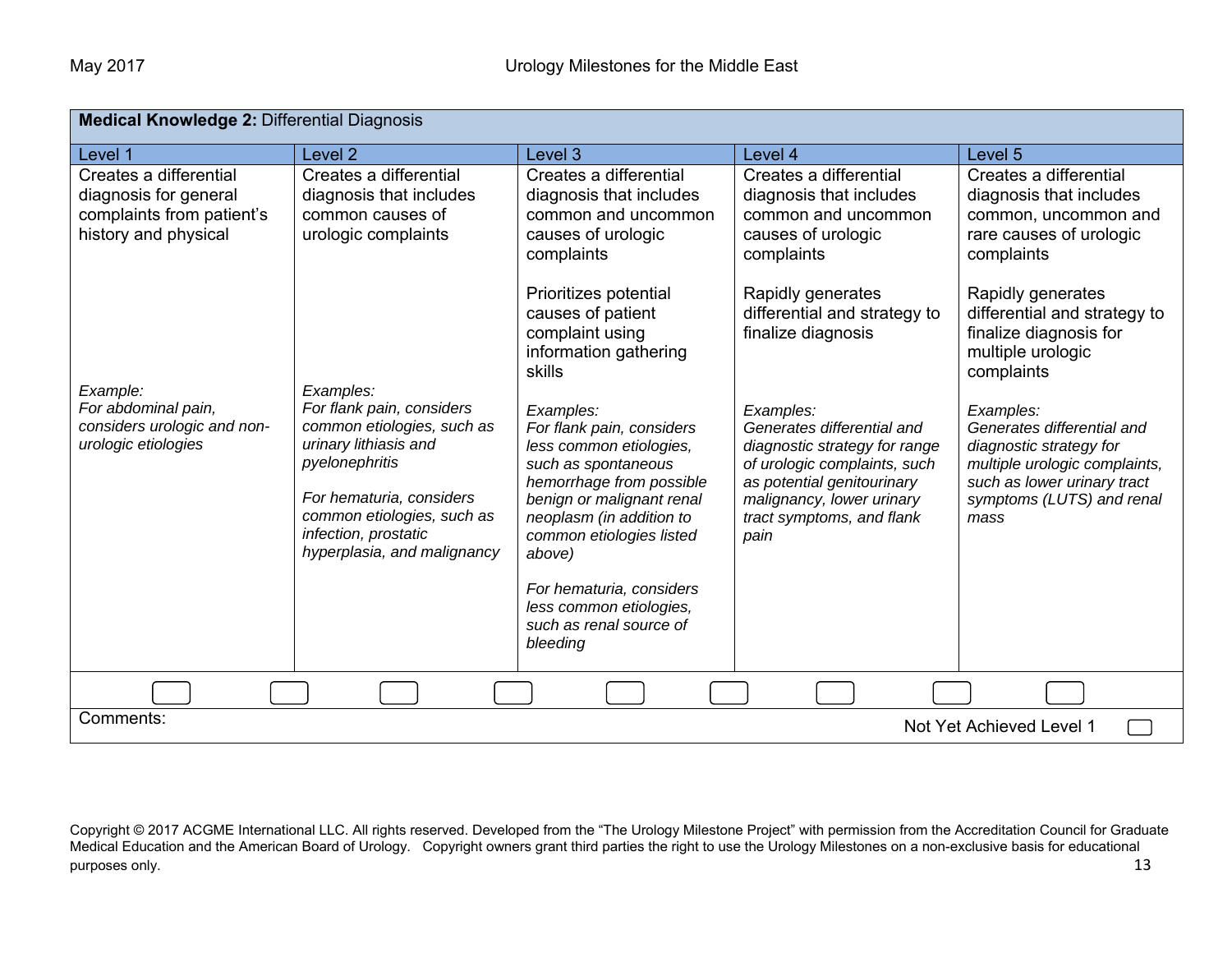| <b>Medical Knowledge 3: Evidence-Based Medicine</b>                                                                               |                                                                                                                                       |                                                                                                                              |                                                                                                                                |                                                                                                                                                          |  |
|-----------------------------------------------------------------------------------------------------------------------------------|---------------------------------------------------------------------------------------------------------------------------------------|------------------------------------------------------------------------------------------------------------------------------|--------------------------------------------------------------------------------------------------------------------------------|----------------------------------------------------------------------------------------------------------------------------------------------------------|--|
| Level 1                                                                                                                           | Level <sub>2</sub>                                                                                                                    | Level 3                                                                                                                      | Level 4                                                                                                                        | Level 5                                                                                                                                                  |  |
| Understands the basis for<br>clinical guidelines in<br>treatment of urologic<br>patients                                          | Demonstrates knowledge<br>of guidelines in managing<br>urologic patients with basic<br>symptoms                                       | Demonstrates knowledge<br>of guidelines in treatment<br>of patients requiring basic<br>medical or procedural<br>intervention | Demonstrates knowledge<br>of guidelines in treatment<br>of patients with complex<br>conditions or malignancies                 | Demonstrates knowledge<br>of limitations of guidelines<br>and other tools in<br>managing complex<br>patients that do not fit into<br>standard categories |  |
| Understands the<br>difference between<br>clinical recommendations<br>from evidence, clinical<br>principles, and expert<br>opinion |                                                                                                                                       |                                                                                                                              |                                                                                                                                |                                                                                                                                                          |  |
|                                                                                                                                   | Examples:<br>Recognizes need for<br>imaging and endoscopic<br>evaluation when required<br>for asymptomatic<br>microhematuria patients | Examples:<br>Counsels patients with<br>urinary stones on<br>appropriate dietary and<br>fluid recommendations                 | Examples:<br>Correctly institutes<br>intravesical therapy<br>regimen for patients with<br>nonmuscle invasive<br>bladder cancer |                                                                                                                                                          |  |
|                                                                                                                                   | Understands evaluation of<br>lower urinary tract<br>symptoms in men related<br>to benign prostatic<br>hypertrophy                     | Recognizes need for timely<br>intervention in prepubertal<br>boys with undescended<br>testes                                 | Correctly recommends<br>options for patients with<br>asymptomatic metastatic<br>castration-resistant<br>prostate cancer        |                                                                                                                                                          |  |
|                                                                                                                                   | <b>Understands</b><br>recommendations related<br>to detection of early<br>prostate cancer                                             | Understands how to<br>correctly treat patients<br>with priapism using<br>intracavernosal agents                              |                                                                                                                                |                                                                                                                                                          |  |
|                                                                                                                                   |                                                                                                                                       |                                                                                                                              |                                                                                                                                |                                                                                                                                                          |  |
| Comments:                                                                                                                         |                                                                                                                                       |                                                                                                                              | Not Yet Achieved Level 1                                                                                                       |                                                                                                                                                          |  |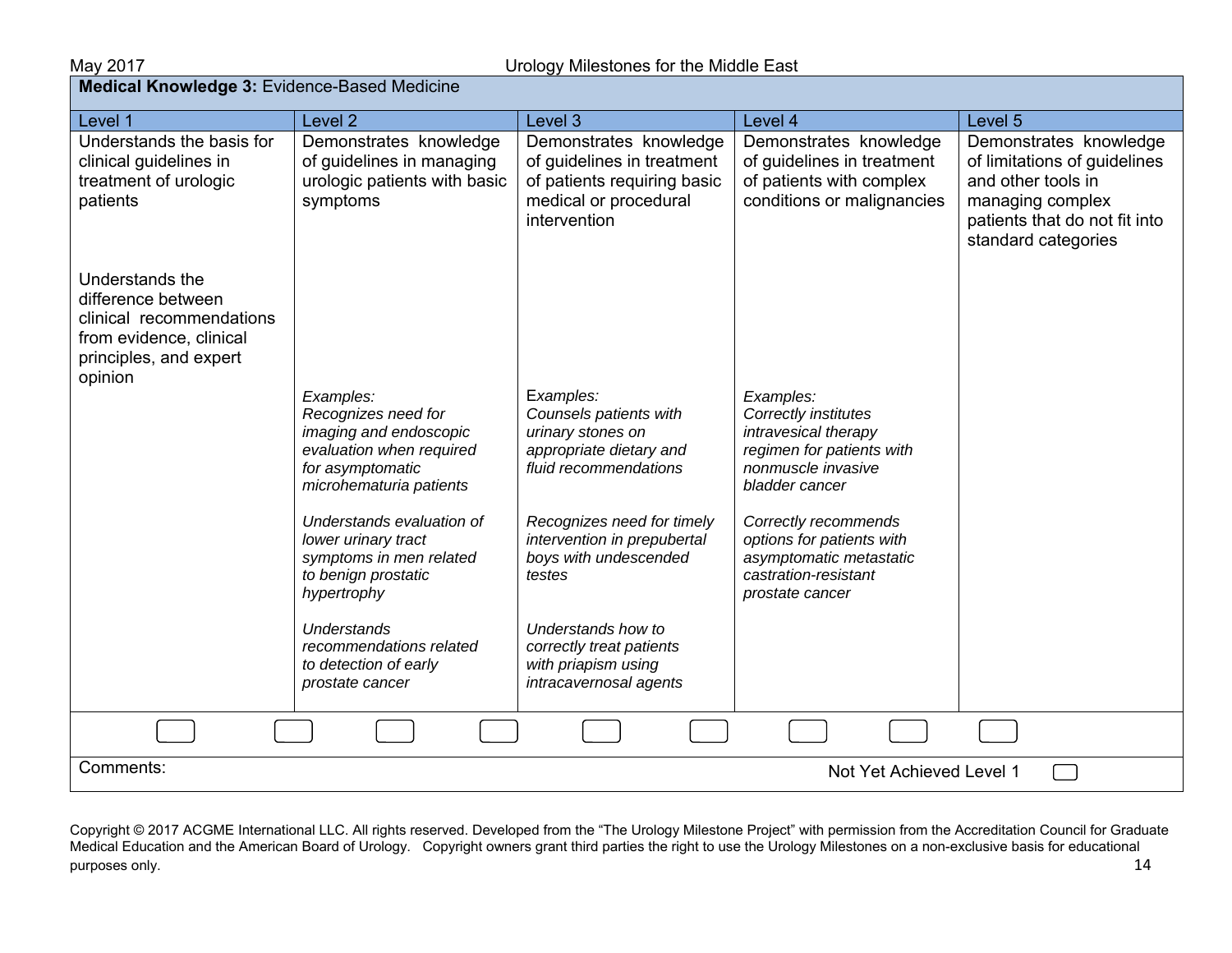| <b>Medical Knowledge 4: Core Domains</b>                                                                                                                                                         |                                                                                                                                                                                                                                                                          |                                                                                                                                                                                                                                                                                                         |                                                                                                                                                                                                                                                                                                            |                                                                                                                                                 |
|--------------------------------------------------------------------------------------------------------------------------------------------------------------------------------------------------|--------------------------------------------------------------------------------------------------------------------------------------------------------------------------------------------------------------------------------------------------------------------------|---------------------------------------------------------------------------------------------------------------------------------------------------------------------------------------------------------------------------------------------------------------------------------------------------------|------------------------------------------------------------------------------------------------------------------------------------------------------------------------------------------------------------------------------------------------------------------------------------------------------------|-------------------------------------------------------------------------------------------------------------------------------------------------|
| Level 1                                                                                                                                                                                          | Level <sub>2</sub>                                                                                                                                                                                                                                                       | Level 3                                                                                                                                                                                                                                                                                                 | Level 4                                                                                                                                                                                                                                                                                                    | Level 5                                                                                                                                         |
| Demonstrates basic<br>understanding of urologic<br>principles related to<br>anatomy, physiology, and<br>epidemiology                                                                             | Demonstrates knowledge<br>of issues related to general<br>care of all urologic patients<br>as measured by<br>performance on national<br>standardized testing and<br>other objective measures                                                                             | Demonstrates knowledge<br>of issues related to<br>specific<br>basic urologic populations<br>as measured by<br>performance on national<br>standardized testing and<br>other objective measures                                                                                                           | Demonstrates knowledge<br>of issues related to<br>advanced urologic<br>populations as measured<br>by performance on<br>national standardized<br>testing and other objective<br>measures                                                                                                                    | Demonstrates evidence of<br>advanced knowledge of<br>subspecialties within<br>urology consistent with an<br>independent practicing<br>physician |
| Examples:<br>Understands the anatomic<br>layers traversed<br>through an open flank<br>incision<br>Recognizes the<br>physiologic consequences<br>related to fluid and<br>electrolyte disturbances | Examples:<br>Understands types of<br>radiographic studies used in<br>evaluation and<br>associated issues related to<br>radiation safety<br>Correctly recognizes types of<br>urologic infections<br>Understands physiologic<br>alterations related to<br>calculus disease | Examples:<br>Understands embryologic<br>issues related to pediatric<br>urology, such as disorders of<br>sexual differentiation<br>Understands<br>pathophysiology related to<br>voiding dysfunction and<br>urinary incontinence<br>Correctly identifies and<br>understands causes of<br>male infertility | Examples:<br>Understands specific issues<br>related to renal<br>transplantation and<br>renovascular disease<br>Correctly identifies causes<br>and management of<br>urinary fistulae<br>Understands specific<br>recommendations and<br>issues related to medical<br>oncology in urologic cancer<br>patients |                                                                                                                                                 |
|                                                                                                                                                                                                  |                                                                                                                                                                                                                                                                          |                                                                                                                                                                                                                                                                                                         |                                                                                                                                                                                                                                                                                                            |                                                                                                                                                 |
| Comments:                                                                                                                                                                                        |                                                                                                                                                                                                                                                                          |                                                                                                                                                                                                                                                                                                         | Not Yet Achieved Level 1                                                                                                                                                                                                                                                                                   |                                                                                                                                                 |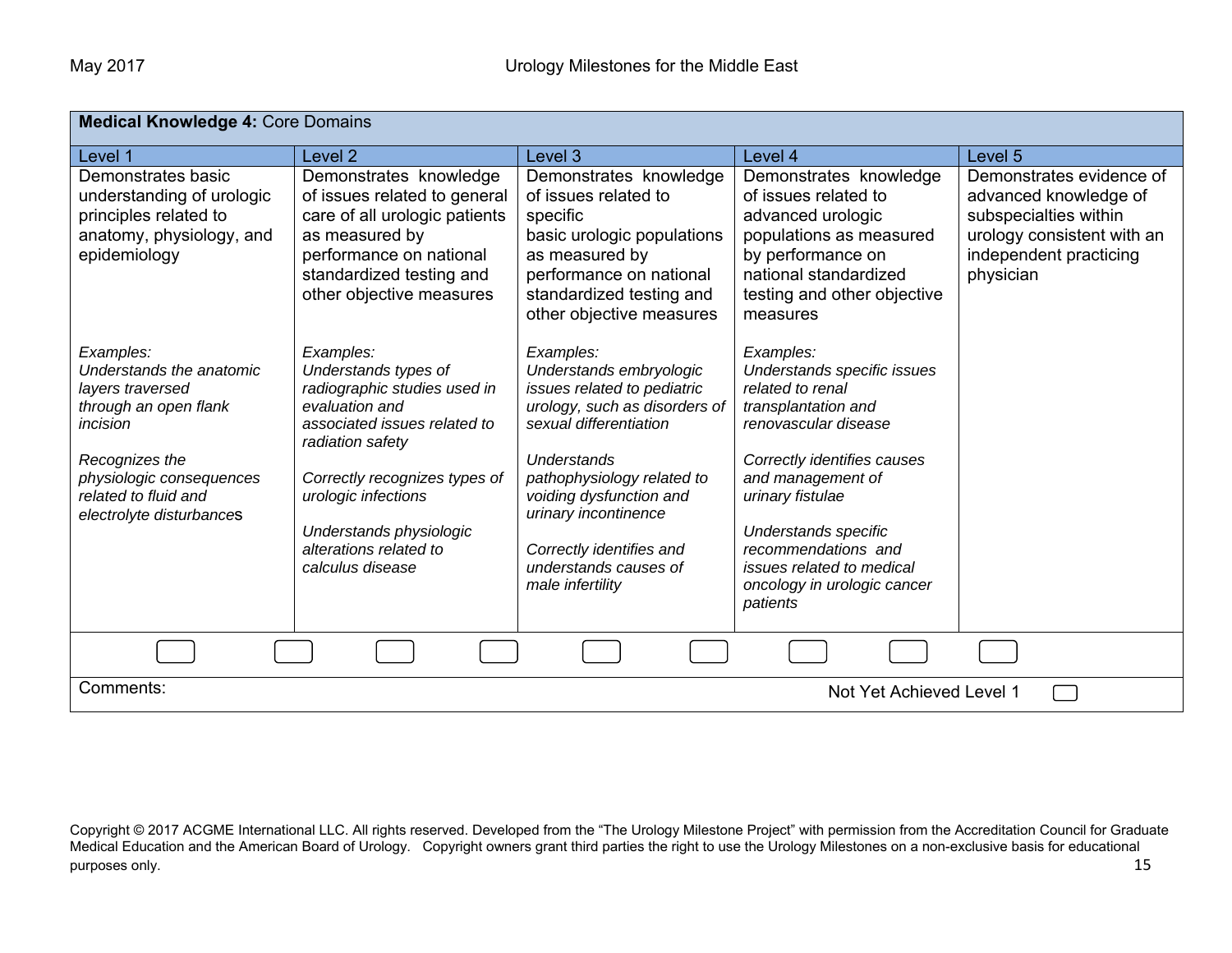#### May 2017 Urology Milestones for the Middle East

| Systems-Based Practice 1: Patient Safety and Quality Improvement                       |                                                                                                                                   |                                                                                                             |                                                                                                                         |                                                                                                                       |  |
|----------------------------------------------------------------------------------------|-----------------------------------------------------------------------------------------------------------------------------------|-------------------------------------------------------------------------------------------------------------|-------------------------------------------------------------------------------------------------------------------------|-----------------------------------------------------------------------------------------------------------------------|--|
| Level 1                                                                                | Level 2                                                                                                                           | Level 3                                                                                                     | Level 4                                                                                                                 | Level 5                                                                                                               |  |
| Demonstrates knowledge<br>of common patient safety<br>events                           | Identifies system factors<br>that lead to patient safety<br>events                                                                | Participates in analysis of<br>patient safety events<br>(simulated or actual)                               | Conducts analysis of<br>patient safety events and<br>offers error prevention<br>strategies (simulated or<br>actual)     | Actively engages teams<br>and processes to modify<br>systems to prevent patient<br>safety events                      |  |
| Demonstrates knowledge<br>of how to report patient<br>safety events                    | Reports patient safety<br>events through institutional<br>reporting systems (actual<br>or simulated)                              | Participates in disclosure<br>of patient safety events to<br>patients and families<br>(simulated or actual) | Discloses patient safety<br>events to patients and<br>families (simulated or<br>actual)                                 | Role models or mentors<br>others in the disclosure of<br>patient safety events                                        |  |
| Demonstrates knowledge<br>of basic quality<br>improvement<br>methodologies and metrics | Describes local quality<br>improvement initiatives<br>(e.g., community<br>vaccination rate, infection<br>rate, smoking cessation) | Participates in local<br>quality improvement<br>initiatives                                                 | Demonstrates the skills<br>required to identify,<br>develop, implement, and<br>analyze a quality<br>improvement project | Creates, implements, and<br>assesses quality<br>improvement initiatives at<br>the institutional or<br>community level |  |
|                                                                                        |                                                                                                                                   |                                                                                                             |                                                                                                                         |                                                                                                                       |  |
| Comments:                                                                              | Not Yet Achieved Level 1                                                                                                          |                                                                                                             |                                                                                                                         |                                                                                                                       |  |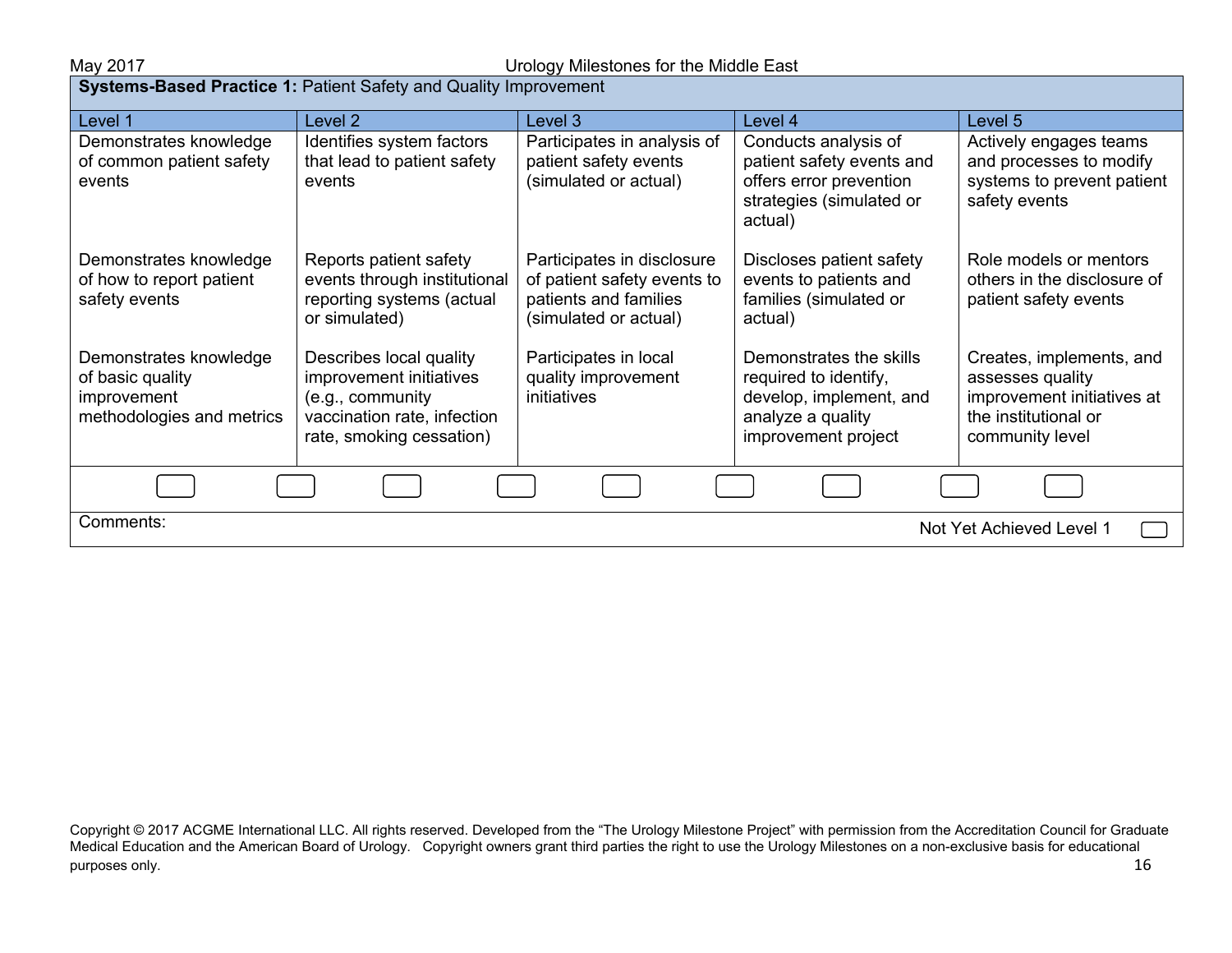#### May 2017 Urology Milestones for the Middle East

| Systems-Based Practice 2: System Navigation for Patient-Centered Care                    |                                                                                                                                        |                                                                                                                                             |                                                                                                                                                                               |                                                                                                                                 |  |
|------------------------------------------------------------------------------------------|----------------------------------------------------------------------------------------------------------------------------------------|---------------------------------------------------------------------------------------------------------------------------------------------|-------------------------------------------------------------------------------------------------------------------------------------------------------------------------------|---------------------------------------------------------------------------------------------------------------------------------|--|
| Level 1                                                                                  | Level <sub>2</sub>                                                                                                                     | Level 3                                                                                                                                     | Level 4                                                                                                                                                                       | Level 5                                                                                                                         |  |
| Demonstrates knowledge<br>of care coordination                                           | Coordinates care of<br>patients in routine clinical<br>situations effectively<br>utilizing the roles of the<br>interprofessional teams | Coordinates care of<br>patients in complex<br>clinical situations<br>effectively utilizing the<br>roles of their<br>interprofessional teams | Role models effective<br>coordination of patient-<br>centered care among<br>different disciplines and<br>specialties                                                          | Analyzes the process of<br>care coordination and<br>leads in the design and<br>implementation of<br>improvements                |  |
| Identifies key elements for<br>safe and effective<br>transitions of care and<br>handoffs | Performs safe and<br>effective transitions of<br>care/handoffs in routine<br>clinical situations                                       | Performs safe and<br>effective transitions of<br>care/handoffs in complex<br>clinical situations                                            | Role models and<br>advocates for safe and<br>effective transitions of<br>care/handoffs within and<br>across health care delivery<br>systems, including<br>outpatient settings | Improves quality of<br>transitions of care within<br>and across health care<br>delivery systems to<br>optimize patient outcomes |  |
| Demonstrates knowledge<br>of population and<br>community health needs<br>and disparities | Identifies specific<br>population and community<br>health needs and<br>inequities for their local<br>population                        | Uses local resources<br>effectively to meet the<br>needs of a patient<br>population and community                                           | Participates in changing<br>and adapting practice to<br>provide for the needs of<br>specific populations                                                                      | Leads innovations and<br>advocates for populations<br>and communities with<br>health care inequities                            |  |
|                                                                                          |                                                                                                                                        |                                                                                                                                             |                                                                                                                                                                               |                                                                                                                                 |  |
| Comments:                                                                                |                                                                                                                                        |                                                                                                                                             |                                                                                                                                                                               | Not Yet Achieved Level 1                                                                                                        |  |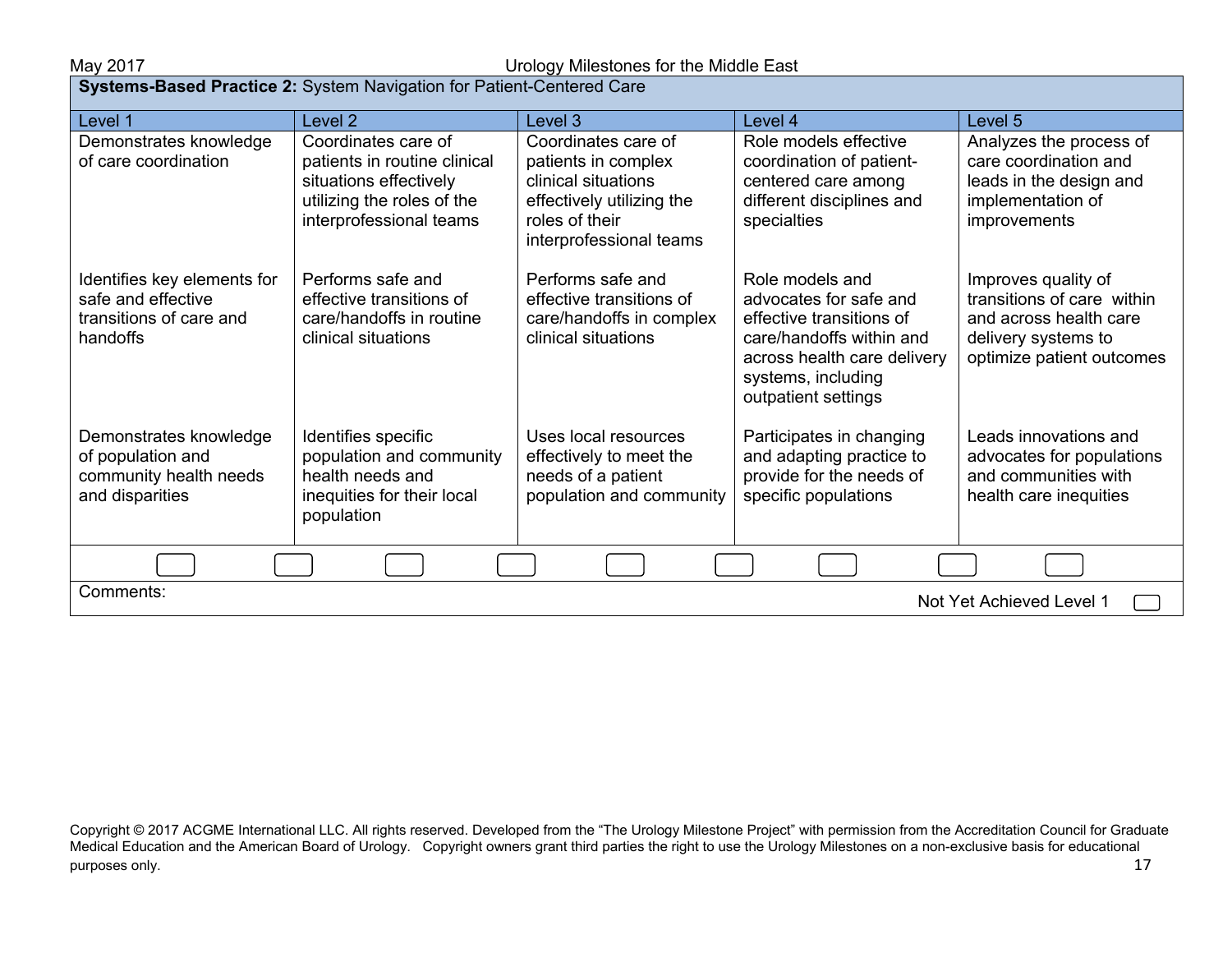| <b>Systems-Based Practice 3: Physician Role in Health Care Systems</b>                                                                         |                                                                                                                                  |                                                                                                                                                                      |                                                                                                                                                                      |                                                                                                                        |
|------------------------------------------------------------------------------------------------------------------------------------------------|----------------------------------------------------------------------------------------------------------------------------------|----------------------------------------------------------------------------------------------------------------------------------------------------------------------|----------------------------------------------------------------------------------------------------------------------------------------------------------------------|------------------------------------------------------------------------------------------------------------------------|
| Level 1                                                                                                                                        | Level <sub>2</sub>                                                                                                               | Level 3                                                                                                                                                              | Level 4                                                                                                                                                              | Level 5                                                                                                                |
| Identifies components of<br>the complex health care<br>system                                                                                  | Describes the physician's<br>role and how the<br>interrelated components of<br>complex health care<br>system impact patient care | Analyzes how personal<br>practice affects the system<br>(e.g., length of stay,<br>readmission rates, clinical<br>efficiency)                                         | Manages the interrelated<br>components of the<br>complex health care<br>systems for efficient and<br>effective patient care                                          | Advocates for or leads<br>change to enhance<br>systems for high value,<br>efficient, and effective<br>patient care     |
| Describes basic health<br>payment systems,<br>including government,<br>private, public, and<br>uninsured care and<br>different practice models | Delivers care informed by<br>patient specific payment<br>model                                                                   | Utilizes shared decision<br>making in patient care,<br>taking into consideration<br>payment models                                                                   | Advocates for patient care<br>understanding the<br>limitations of each<br>patient's payment model<br>(e.g., community<br>resources, patient<br>assistance resources) | Participates in advocacy<br>activities for health policy<br>to better align payment<br>systems with high value<br>care |
|                                                                                                                                                |                                                                                                                                  | Identifies resources and<br>effectively plans for<br>transition to practice (e.g.,<br>information technology,<br>legal, billing and coding,<br>financial, personnel) | Describes basic elements<br>needed to transition to<br>practice (e.g., contract<br>negotiations, malpractice<br>insurance, government<br>regulation, compliance)     |                                                                                                                        |
|                                                                                                                                                |                                                                                                                                  |                                                                                                                                                                      |                                                                                                                                                                      |                                                                                                                        |
| Comments:<br>Not Yet Achieved Level 1                                                                                                          |                                                                                                                                  |                                                                                                                                                                      |                                                                                                                                                                      |                                                                                                                        |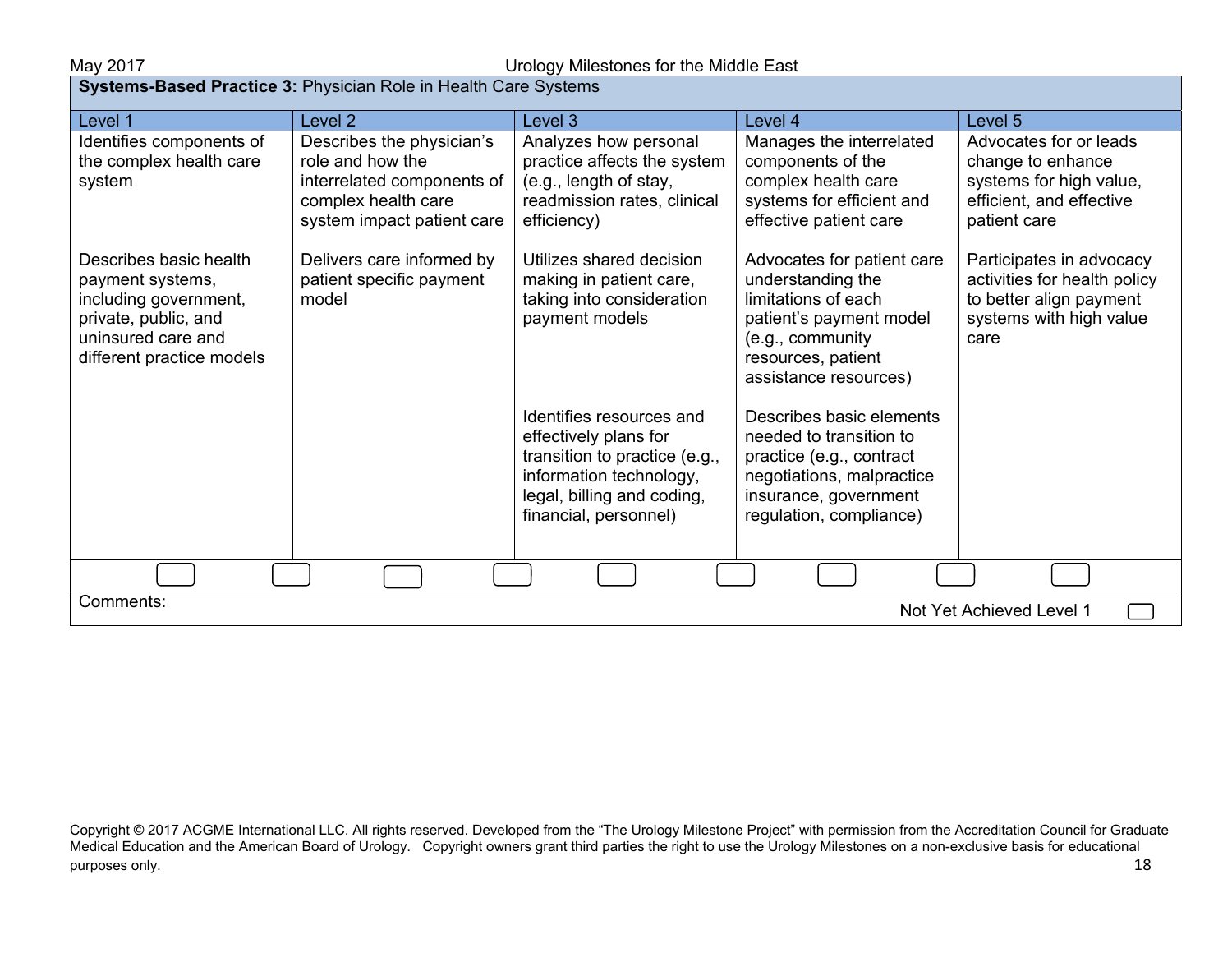| Practice-Based Learning and Improvement 1: Evidence-Based and Informed Practice                                                                             |                                                                                                                             |                                                                                                                                  |                                                                                                                                                                     |                                                                                                                                                    |  |
|-------------------------------------------------------------------------------------------------------------------------------------------------------------|-----------------------------------------------------------------------------------------------------------------------------|----------------------------------------------------------------------------------------------------------------------------------|---------------------------------------------------------------------------------------------------------------------------------------------------------------------|----------------------------------------------------------------------------------------------------------------------------------------------------|--|
| Level 1                                                                                                                                                     | Level 2                                                                                                                     | Level 3                                                                                                                          | Level 4                                                                                                                                                             | Level 5                                                                                                                                            |  |
| Demonstrates how to<br>access and use available<br>evidence, and incorporate<br>patient preferences and<br>values in order to care for a<br>routine patient | Articulates clinical<br>questions and elicits<br>patient preferences and<br>values in order to guide<br>evidence-based care | Locates and applies the<br>best available evidence,<br>integrated with patient<br>preference, to the care<br>of complex patients | Critically appraises and<br>applies evidence even in<br>the face of uncertainty and<br>conflicting evidence to<br>guide care, tailored to the<br>individual patient | Coaches others to critically<br>appraise and apply<br>evidence for complex<br>patients, and/or<br>participates in the<br>development of guidelines |  |
|                                                                                                                                                             |                                                                                                                             |                                                                                                                                  |                                                                                                                                                                     |                                                                                                                                                    |  |
| Comments:                                                                                                                                                   |                                                                                                                             |                                                                                                                                  |                                                                                                                                                                     | Not Yet Achieved Level 1                                                                                                                           |  |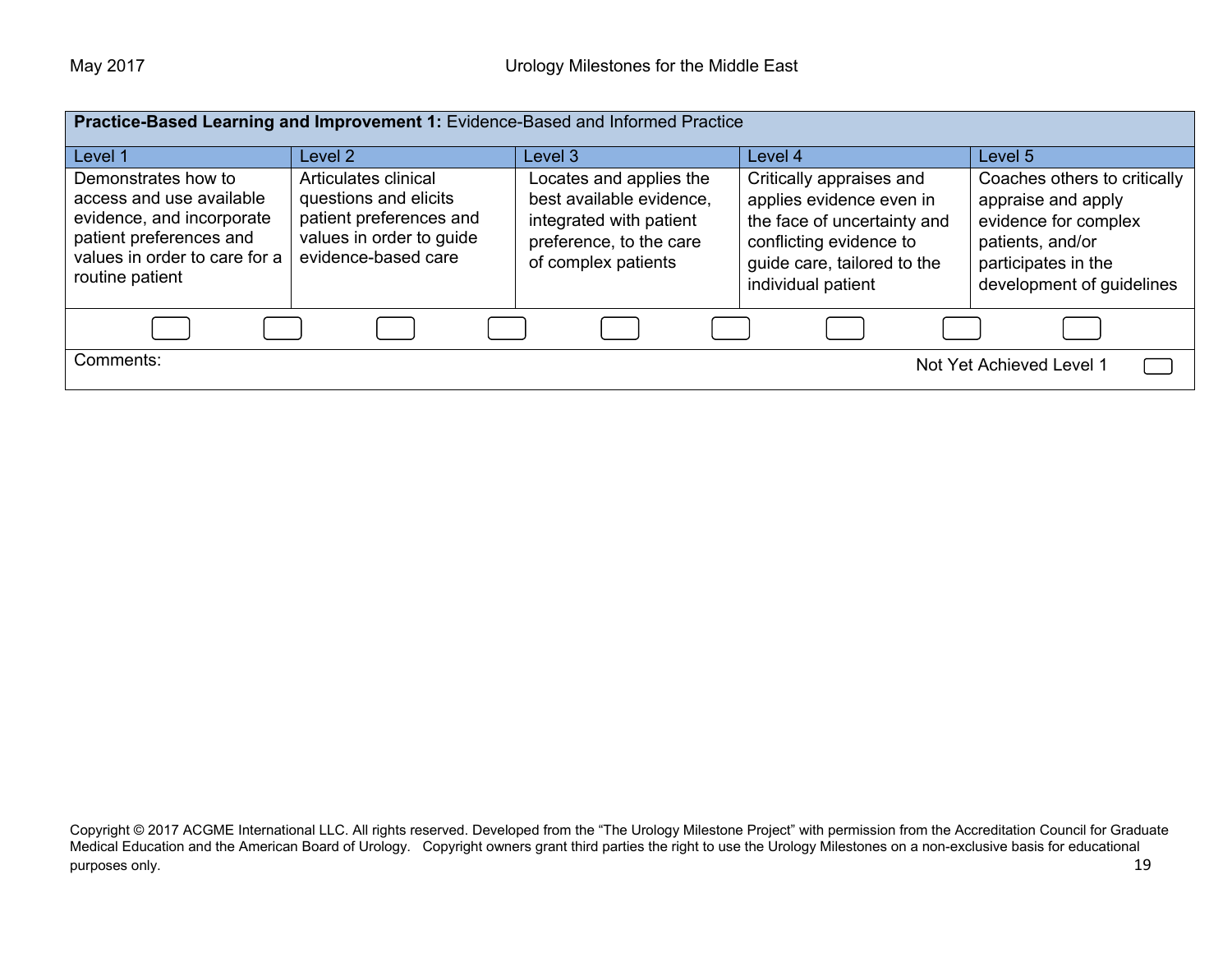| Practice-Based Learning and Improvement 2: Reflective Practice and Commitment to Personal Growth      |                                                                                                                        |                                                                                                                                            |                                                                                                                                      |                                                                                            |  |
|-------------------------------------------------------------------------------------------------------|------------------------------------------------------------------------------------------------------------------------|--------------------------------------------------------------------------------------------------------------------------------------------|--------------------------------------------------------------------------------------------------------------------------------------|--------------------------------------------------------------------------------------------|--|
| Level 1                                                                                               | Level 2                                                                                                                | Level 3                                                                                                                                    | Level 4                                                                                                                              | Level 5                                                                                    |  |
| Accepts responsibility for<br>personal and professional<br>development by<br>establishing goals       | Demonstrates openness to<br>performance data<br>(feedback and other input)<br>in order to inform goals                 | Seeks performance data<br>episodically, with<br>adaptability and humility                                                                  | Intentionally seeks<br>performance data<br>consistently, with<br>adaptability and humility                                           | Role models consistently<br>seeking performance data,<br>with adaptability and<br>humility |  |
| Identifies the factors that<br>contribute to gap(s)<br>between expectations and<br>actual performance | Analyzes and reflects on<br>the factors that contribute<br>to gap(s) between<br>expectations and actual<br>performance | Analyzes, reflects on, and<br>institutes behavioral<br>change(s) to narrow the<br>gap(s) between<br>expectations and actual<br>performance | Challenges assumptions<br>and considers alternatives<br>in narrowing the gap $(s)$<br>between expectations and<br>actual performance | Coaches others on<br>reflective practice                                                   |  |
| <b>Actively seeks</b><br>opportunities to improve                                                     | Designs and implements a<br>learning plan, with<br>prompting                                                           | Independently creates and<br>implements a learning plan                                                                                    | Uses performance data to<br>measure the effectiveness<br>of the learning plan and,<br>when necessary, improves<br>it                 | Facilitates the design and<br>implementation of learning<br>plans for others               |  |
|                                                                                                       |                                                                                                                        |                                                                                                                                            |                                                                                                                                      |                                                                                            |  |
| Comments:<br>Not Yet Achieved Level 1                                                                 |                                                                                                                        |                                                                                                                                            |                                                                                                                                      |                                                                                            |  |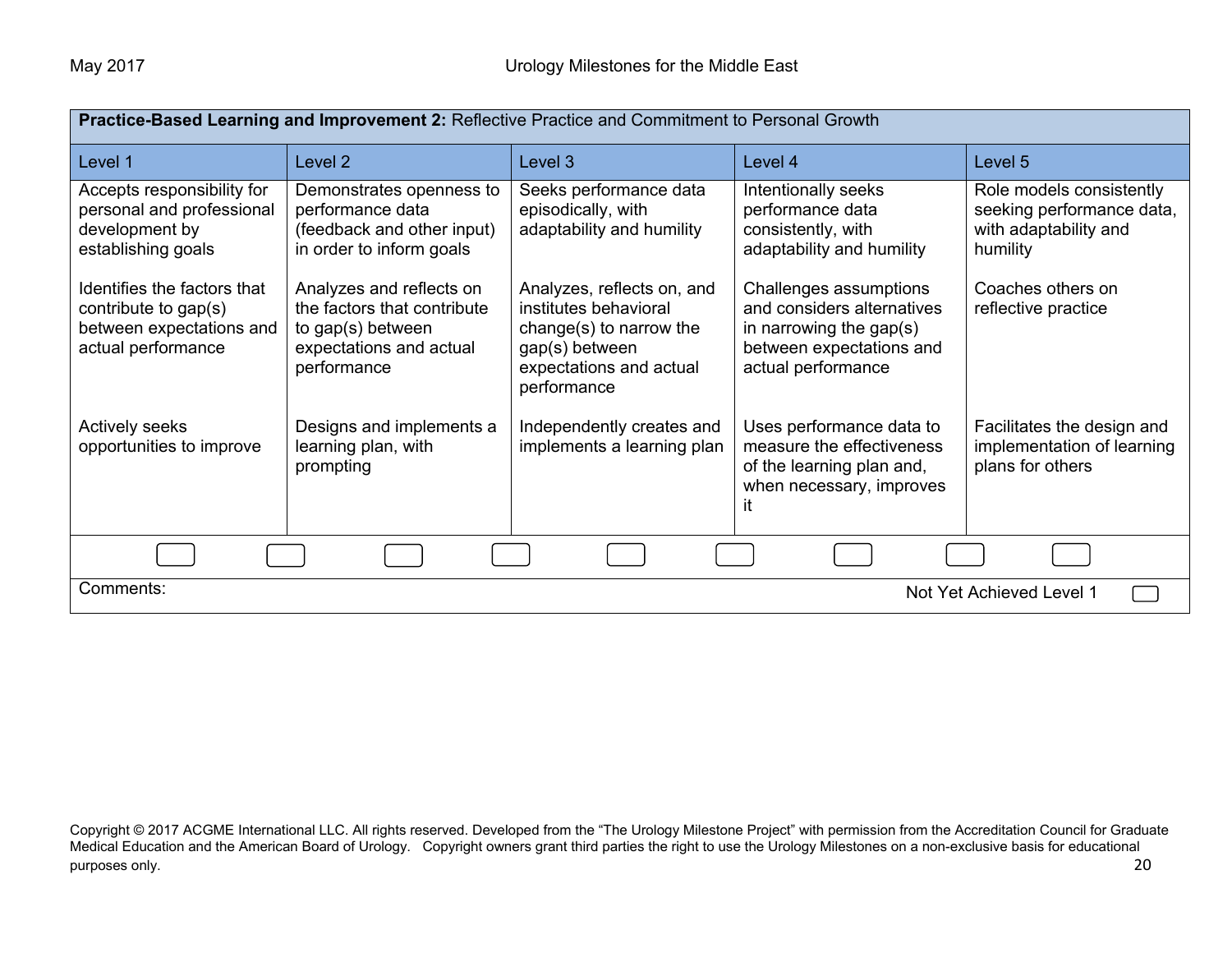| <b>Professionalism 1: Professional Behavior and Ethical Principles</b>                                                                                                                                                                             |                                                                             |                                                                                            |                                                                                                                                                                                                              |                                                                                                                                           |
|----------------------------------------------------------------------------------------------------------------------------------------------------------------------------------------------------------------------------------------------------|-----------------------------------------------------------------------------|--------------------------------------------------------------------------------------------|--------------------------------------------------------------------------------------------------------------------------------------------------------------------------------------------------------------|-------------------------------------------------------------------------------------------------------------------------------------------|
| Level 1                                                                                                                                                                                                                                            | Level <sub>2</sub>                                                          | Level 3                                                                                    | Level 4                                                                                                                                                                                                      | Level <sub>5</sub>                                                                                                                        |
| Identifies and describes<br>potential triggers for<br>professionalism lapses                                                                                                                                                                       | Demonstrates insight into<br>professional behavior in<br>routine situations | Demonstrates professional<br>behavior in complex or<br>stressful situations                | Recognizes situations that<br>may trigger professionalism<br>lapses and intervenes to<br>prevent lapses in self and<br>others                                                                                | Coaches others when their<br>behavior fails to meet<br>professional expectations                                                          |
| Describes when and<br>how to appropriately<br>report professionalism<br>lapses, including<br>strategies for<br>addressing common<br>barriers                                                                                                       | Takes responsibility for<br>own professionalism<br>lapses                   | Analyzes complex<br>situations using ethical<br>principles                                 | Recognizes and utilizes<br>appropriate resources for<br>managing and resolving<br>ethical dilemmas as needed<br>(e.g., ethics consultations,<br>literature review, risk<br>management/legal<br>consultation) | Identifies and seeks to<br>address system-level<br>factors that induce or<br>exacerbate ethical<br>problems or impede their<br>resolution |
| Demonstrates<br>knowledge of the ethical<br>principles underlying<br>informed consent,<br>surrogate decision<br>making, advance<br>directives,<br>confidentiality, error<br>disclosure, stewardship<br>of limited resources.<br>and related topics | Analyzes straightforward<br>situations using ethical<br>principles          | Recognizes need to seek<br>help in managing and<br>resolving complex ethical<br>situations |                                                                                                                                                                                                              |                                                                                                                                           |
|                                                                                                                                                                                                                                                    |                                                                             |                                                                                            |                                                                                                                                                                                                              |                                                                                                                                           |
| Comments:                                                                                                                                                                                                                                          |                                                                             |                                                                                            |                                                                                                                                                                                                              | Not Yet Achieved Level 1                                                                                                                  |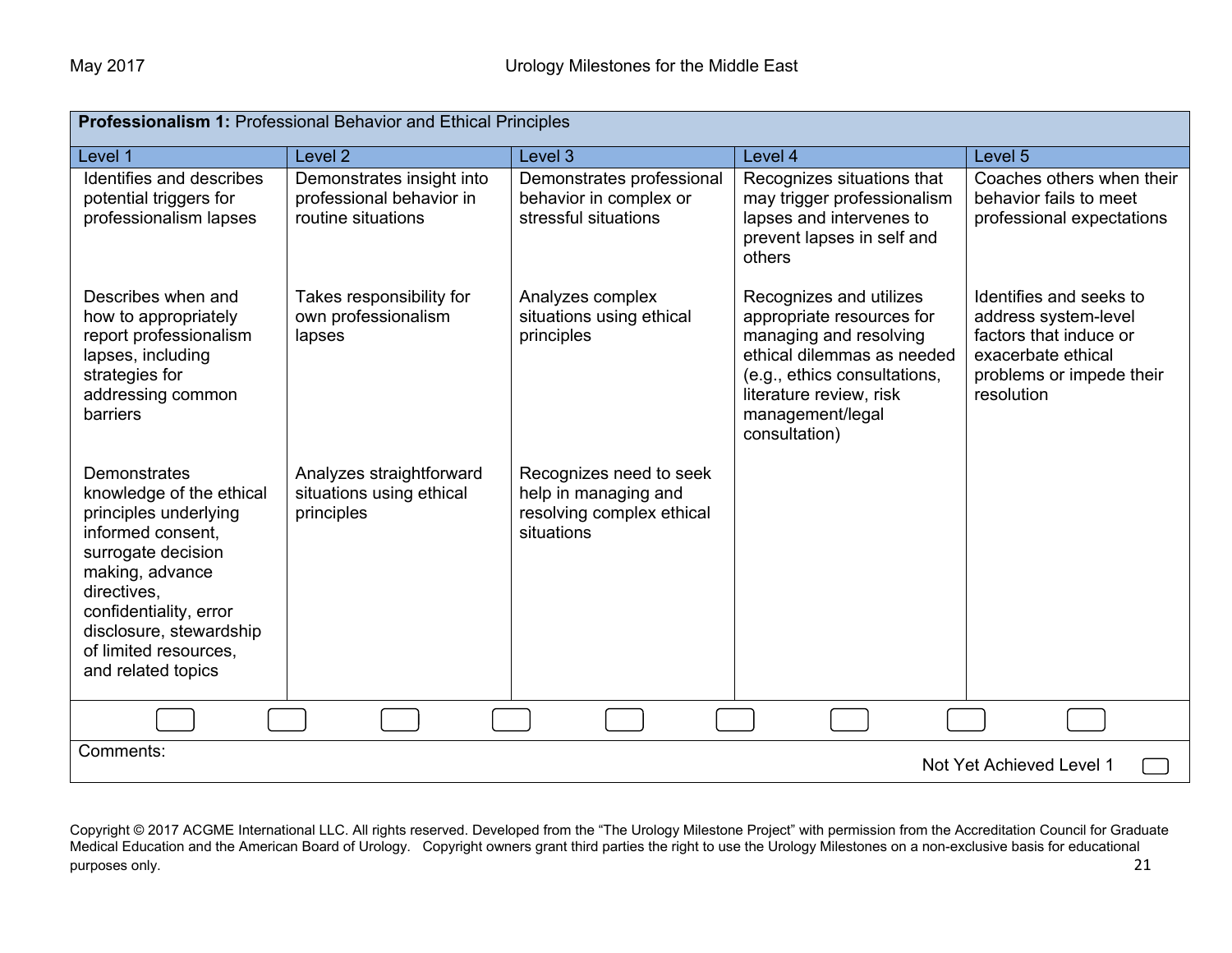| Professionalism 2: Accountability/Conscientiousness                                                                                                                                                                 |                                                                                                                                  |                                                                                                                                               |                                                                                                                             |                                       |
|---------------------------------------------------------------------------------------------------------------------------------------------------------------------------------------------------------------------|----------------------------------------------------------------------------------------------------------------------------------|-----------------------------------------------------------------------------------------------------------------------------------------------|-----------------------------------------------------------------------------------------------------------------------------|---------------------------------------|
| Level 1                                                                                                                                                                                                             | Level <sub>2</sub>                                                                                                               | Level 3                                                                                                                                       | Level 4                                                                                                                     | Level 5                               |
| Takes responsibility for<br>failure to complete tasks<br>and responsibilities,<br>identifies potential<br>contributing factors, and<br>describes strategies for<br>ensuring timely task<br>completion in the future | Performs tasks and<br>responsibilities in a<br>timely manner with<br>appropriate attention to<br>detail in routine<br>situations | Performs tasks and<br>responsibilities in a<br>timely manner with<br>appropriate attention to<br>detail in complex or<br>stressful situations | Recognizes situations<br>that may impact others'<br>ability to complete tasks<br>and responsibilities in a<br>timely manner | Takes ownership of<br>system outcomes |
| Responds promptly to<br>requests or reminders to<br>complete tasks and<br>responsibilities                                                                                                                          | Recognizes situations<br>that may impact own<br>ability to complete tasks<br>and responsibilities in a<br>timely manner          | Proactively implements<br>strategies to ensure that<br>the needs of patients,<br>teams, and systems are<br>met                                |                                                                                                                             |                                       |
|                                                                                                                                                                                                                     |                                                                                                                                  |                                                                                                                                               |                                                                                                                             |                                       |
| Comments:<br>Not Yet Achieved Level 1                                                                                                                                                                               |                                                                                                                                  |                                                                                                                                               |                                                                                                                             |                                       |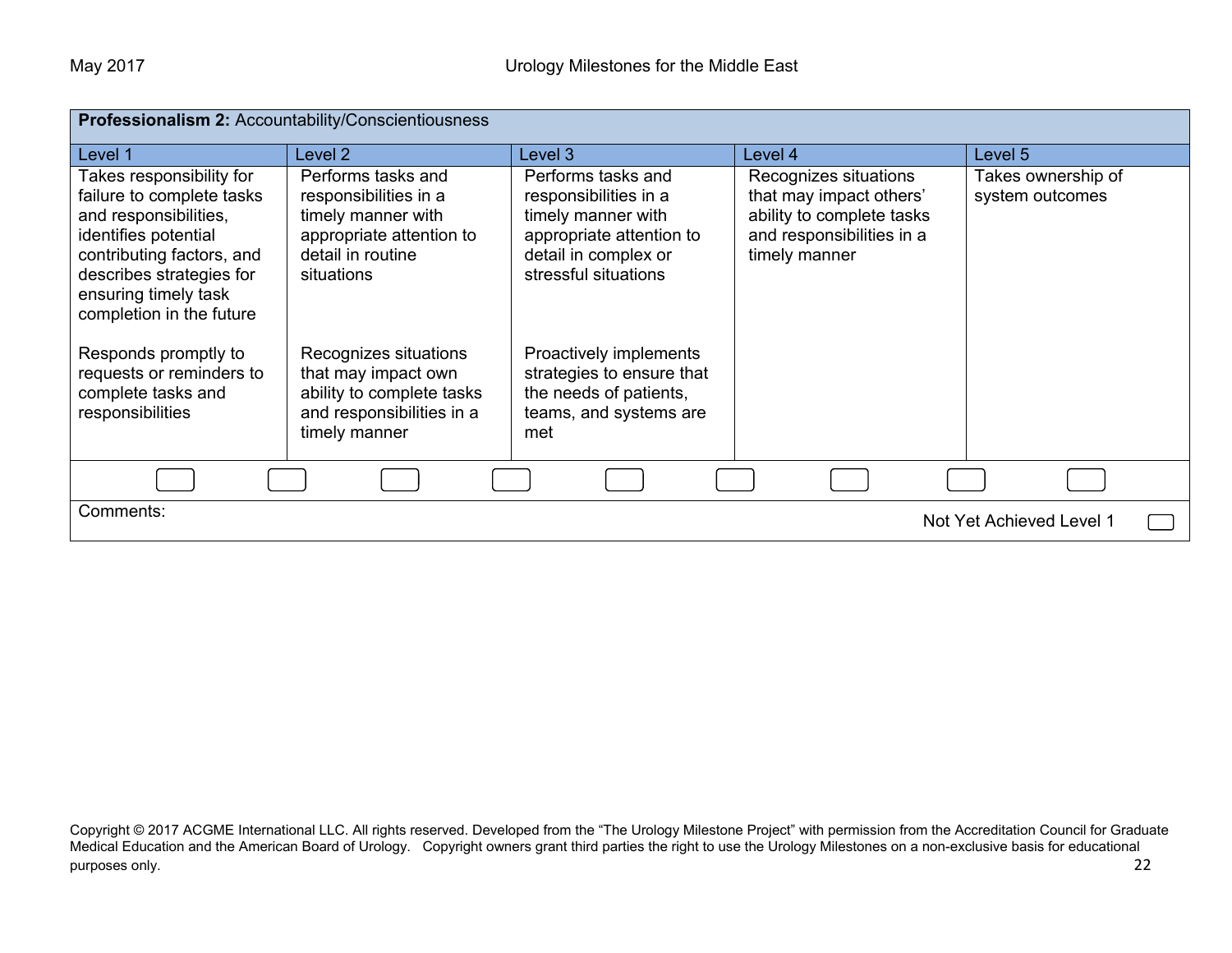| Professionalism 3: Self-Awareness and Help-Seeking                                  |                                                                                  |                                                                                                                        |                                                                                                                  |                                                                                                                                 |
|-------------------------------------------------------------------------------------|----------------------------------------------------------------------------------|------------------------------------------------------------------------------------------------------------------------|------------------------------------------------------------------------------------------------------------------|---------------------------------------------------------------------------------------------------------------------------------|
| Level 1                                                                             | Level <sub>2</sub>                                                               | Level 3                                                                                                                | Level 4                                                                                                          | Level 5                                                                                                                         |
| Recognizes status of<br>personal and<br>professional well-being,<br>with assistance | Independently<br>recognizes status of<br>personal and<br>professional well-being | With assistance,<br>proposes a plan to<br>optimize personal and<br>professional well-being                             | Independently develops a<br>plan to optimize personal<br>and professional well-being                             | Coaches others when<br>emotional responses or<br>limitations in<br>knowledge/skills do not<br>meet professional<br>expectations |
| Recognizes limits in the<br>knowledge/skills of self<br>or team, with assistance    | Independently<br>recognizes limits in the<br>knowledge/skills of self<br>or team | With assistance,<br>proposes a plan to<br>remediate or improve<br>limits in the<br>knowledge/skills of self<br>or team | Independently develops a<br>plan to remediate or<br>improve limits in the<br>knowledge/skills of self or<br>team |                                                                                                                                 |
|                                                                                     | <b>Demonstrates</b><br>appropriate help-seeking<br>behaviors                     |                                                                                                                        |                                                                                                                  |                                                                                                                                 |
|                                                                                     |                                                                                  |                                                                                                                        |                                                                                                                  |                                                                                                                                 |
| Comments:<br>Not Yet Achieved Level 1                                               |                                                                                  |                                                                                                                        |                                                                                                                  |                                                                                                                                 |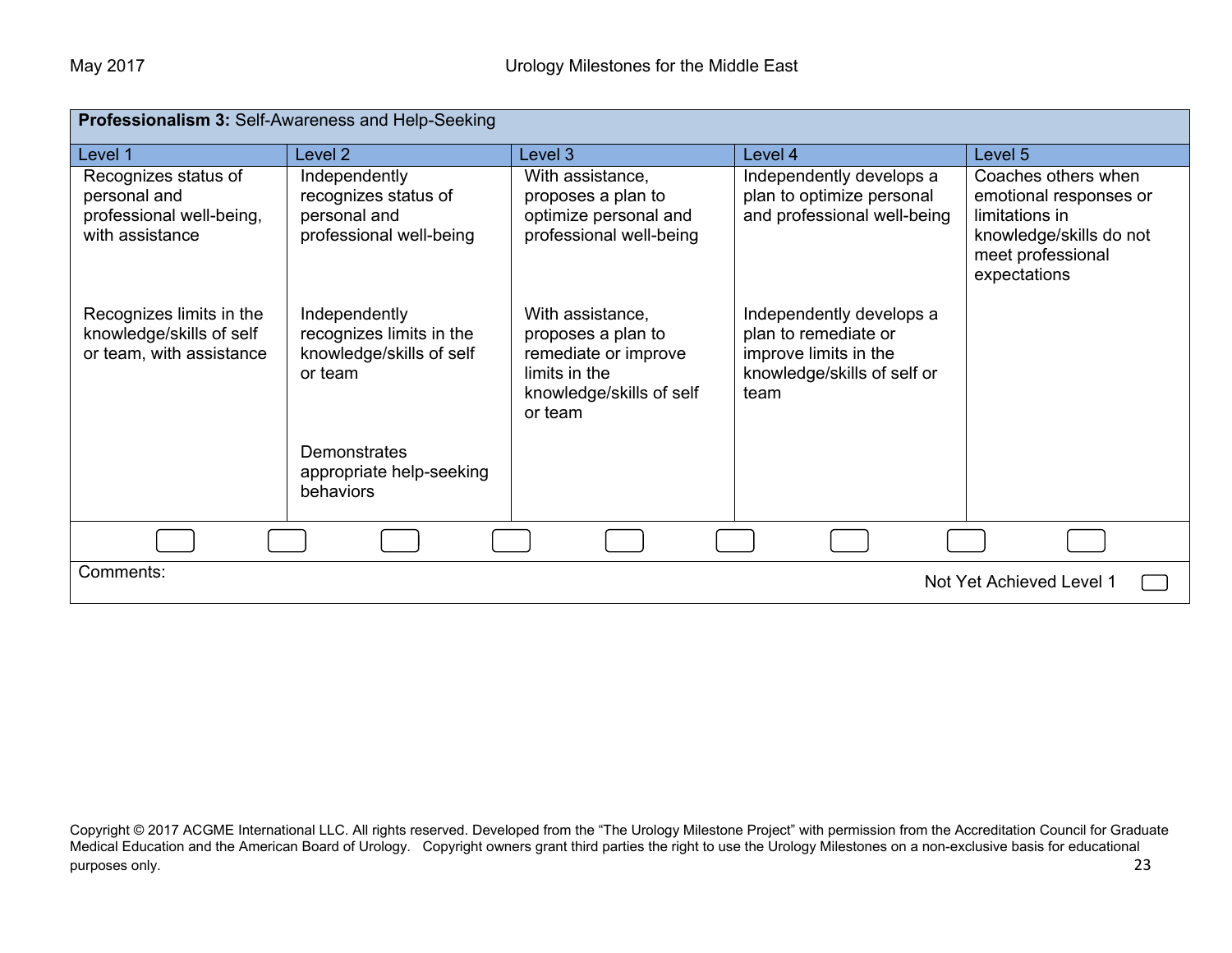| Interpersonal and Communication Skills 1: Patient- and Family-Centered Communication                                                                                                       |                                                                                                                                                                                                                         |                                                                                                                                                                                                   |                                                                                                                                                                            |                                                                                                                                              |
|--------------------------------------------------------------------------------------------------------------------------------------------------------------------------------------------|-------------------------------------------------------------------------------------------------------------------------------------------------------------------------------------------------------------------------|---------------------------------------------------------------------------------------------------------------------------------------------------------------------------------------------------|----------------------------------------------------------------------------------------------------------------------------------------------------------------------------|----------------------------------------------------------------------------------------------------------------------------------------------|
| Level 1                                                                                                                                                                                    | Level 2                                                                                                                                                                                                                 | Level 3                                                                                                                                                                                           | Level 4                                                                                                                                                                    | Level 5                                                                                                                                      |
| Uses language and non-<br>verbal behavior to<br>demonstrate respect and<br>establish rapport                                                                                               | Establishes a therapeutic<br>relationship in<br>straightforward<br>encounters using active<br>listening and clear<br>language                                                                                           | Establishes a therapeutic<br>relationship<br>in challenging patient<br>encounters                                                                                                                 | Easily establishes<br>therapeutic relationships,<br>with attention to<br>patient/family concerns<br>and context, regardless of<br>complexity                               | Mentors others in situational<br>awareness and critical self-<br>reflection to consistently<br>develop positive therapeutic<br>relationships |
| Identifies common barriers to<br>effective communication<br>(e.g., language, disability)<br>while accurately<br>communicating own role<br>within the health care system                    | Identifies complex barriers<br>to effective<br>communication (e.g.,<br>health literacy, cultural)                                                                                                                       | When prompted, reflects<br>on personal biases while<br>attempting to minimize<br>communication barriers                                                                                           | Independently recognizes<br>personal biases while<br>attempting to proactively<br>minimize communication<br>barriers                                                       | Role models self-<br>awareness practice while<br>identifying teaching a<br>contextual approach to<br>minimize communication<br>barriers      |
| Identifies the need to adjust<br>communication strategies<br>based on assessment of<br>patient/family expectations<br>and understanding of their<br>health status and treatment<br>options | Organizes and initiates<br>communication with<br>patients/families by<br>introducing stakeholders,<br>setting the agenda,<br>clarifying expectations,<br>and verifying an<br>understanding of the<br>clinical situation | With guidance, sensitively<br>and compassionately<br>delivers medical<br>information; elicits<br>patient/family values, goals<br>and preferences; and<br>acknowledges uncertainty<br>and conflict | Independently uses<br>shared decision making to<br>align patient/family<br>values, goals, and<br>preferences with<br>treatment options to make<br>a personalized care plan | Role models shared<br>decision making in<br>patient/family<br>communication in situations<br>with a high degree of<br>uncertainty/conflict   |
|                                                                                                                                                                                            |                                                                                                                                                                                                                         |                                                                                                                                                                                                   |                                                                                                                                                                            |                                                                                                                                              |
| Comments:<br>Not Yet Achieved Level 1                                                                                                                                                      |                                                                                                                                                                                                                         |                                                                                                                                                                                                   |                                                                                                                                                                            |                                                                                                                                              |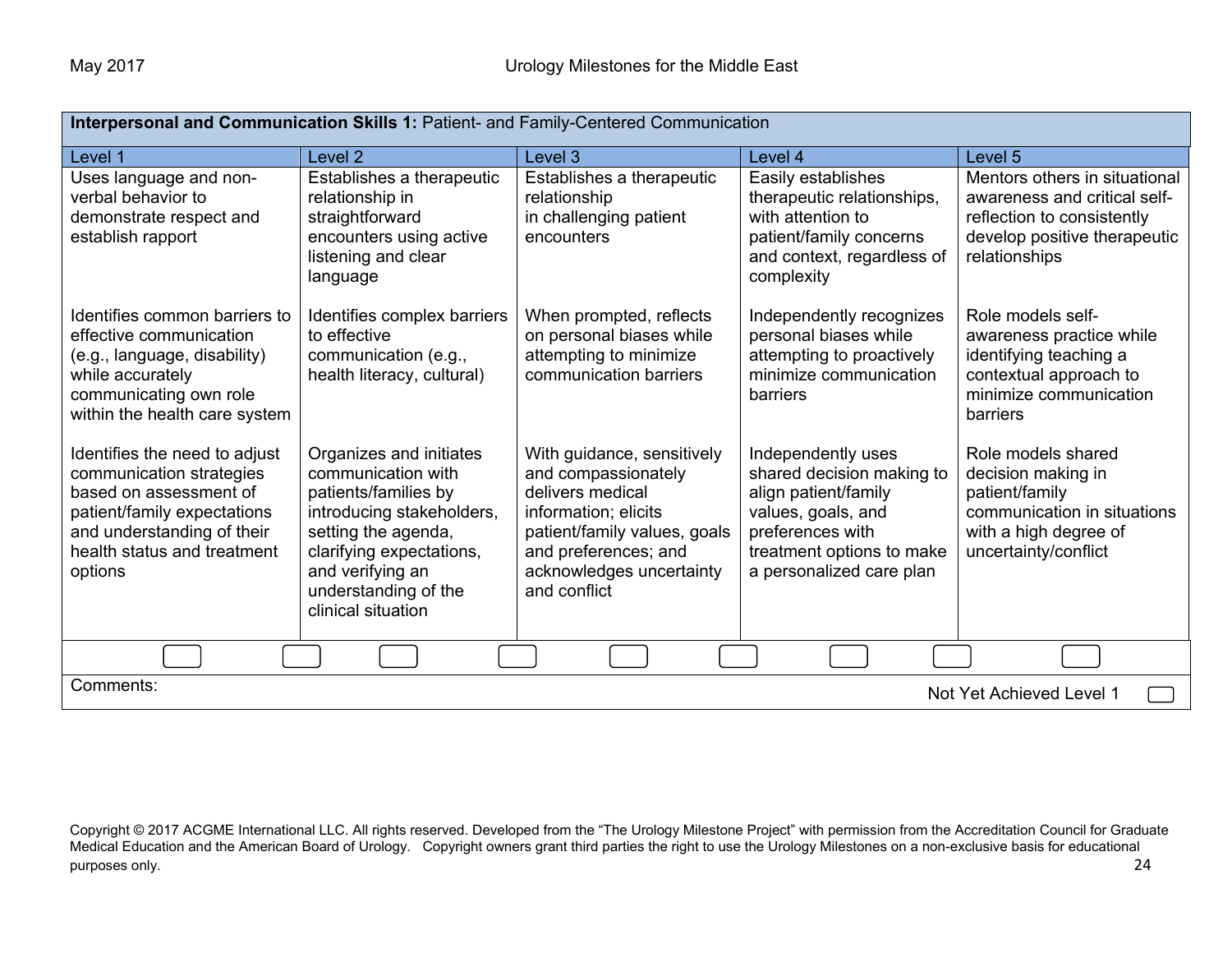| Interpersonal and Communication Skills 2: Interprofessional and Team Communication |                                                                                 |                                                                            |                                                                                                                 |                                                                                                                                                 |  |
|------------------------------------------------------------------------------------|---------------------------------------------------------------------------------|----------------------------------------------------------------------------|-----------------------------------------------------------------------------------------------------------------|-------------------------------------------------------------------------------------------------------------------------------------------------|--|
| Level 1                                                                            | Level <sub>2</sub>                                                              | Level 3                                                                    | Level 4                                                                                                         | Level 5                                                                                                                                         |  |
| Respectfully requests a<br>consultation                                            | Clearly and concisely<br>requests a consultation                                | Checks own<br>understanding of<br>consultant<br>recommendations            | Coordinates<br>recommendations from<br>different members of the<br>health care team to<br>optimize patient care | Role models flexible<br>communication strategies<br>that value input from all<br>health care team<br>members, resolving<br>conflict when needed |  |
| Respectfully receives a<br>consultation request                                    | Clearly and concisely<br>responds to a consultation<br>request                  | Checks understanding of<br>recommendations when<br>providing consultation  | Communicates feedback<br>and constructive criticism to<br>superiors                                             | Facilitates regular health<br>care team-based feedback<br>in complex situations                                                                 |  |
| Uses language that<br>values all members of<br>the health care team                | Communicates<br>information effectively<br>with all health care team<br>members | Uses active listening to<br>adapt communication<br>style to fit team needs |                                                                                                                 |                                                                                                                                                 |  |
|                                                                                    | Solicits feedback on<br>performance as a member<br>of the health care team      | Communicates concerns<br>and provides feedback to<br>peers and learners    |                                                                                                                 |                                                                                                                                                 |  |
|                                                                                    |                                                                                 |                                                                            |                                                                                                                 |                                                                                                                                                 |  |
| Comments:<br>Not Yet Achieved Level 1                                              |                                                                                 |                                                                            |                                                                                                                 |                                                                                                                                                 |  |